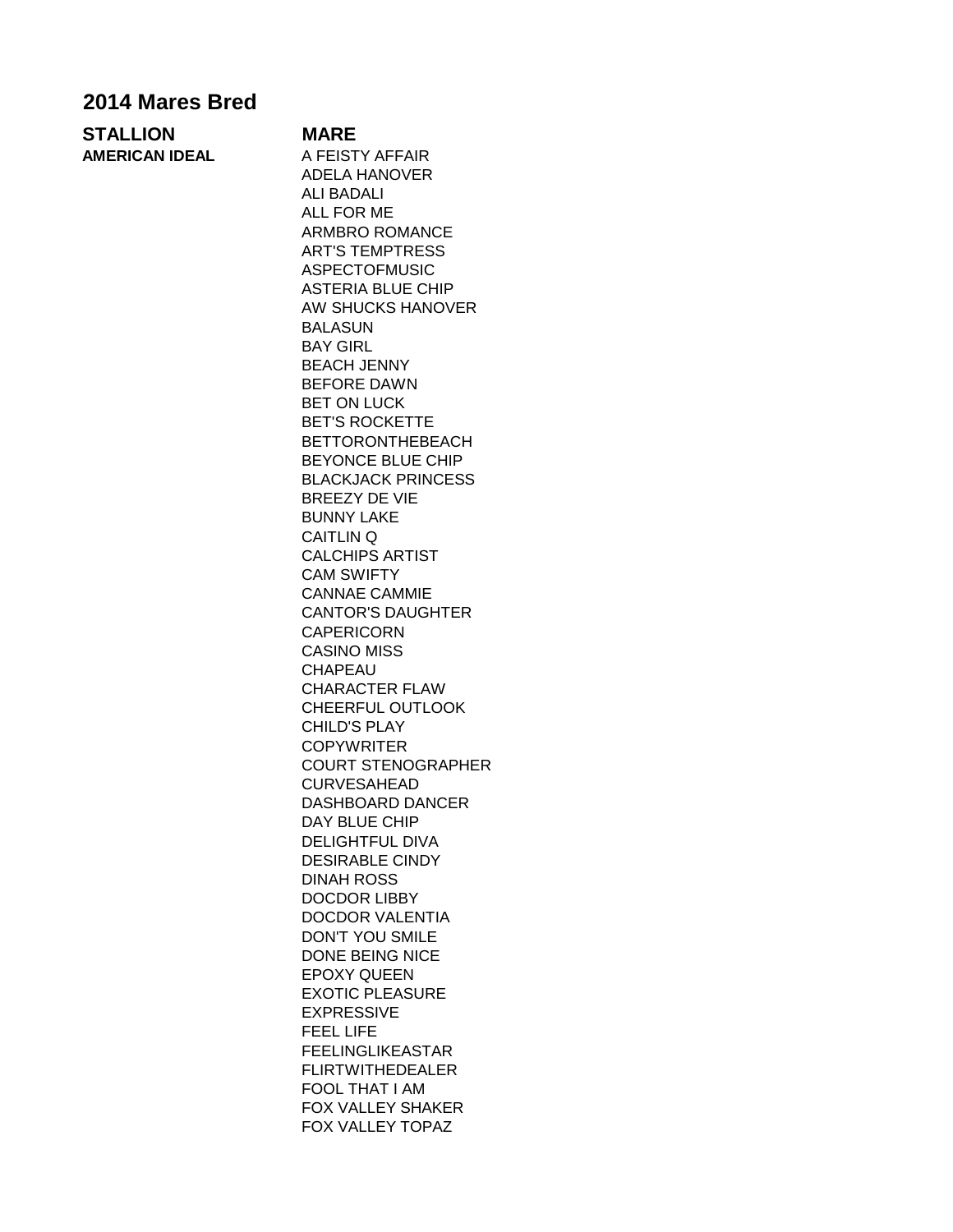## **AMERICAN IDEAL** FREEZER CASH

GIVE ME LIFE GOOD STUFF GRACE K GRAY GHOST HASTY DEWAR HAUNTED HIT THE CURB I'M JUST SPECIAL INANOTHERWORLD JK PURE PEARL JK ALL THAT JAZZ JK SOUNDOFMUSIC JK WITCHCRAFT JUST GREAT LADY TERROR LIMESTONE COWGIRL LINDEN BEAUTY LITTLE MISS K LONESOME DAY LOVELY ASSISTANT LUCKY TURN MARIAH BLUE CHIP MARIE'S Z TAM MAXIMUM BET MERCY MERCY MERCY MORE DIAMONDS MRS AMERICAN PIE MY JULIANA'S GIRL MY LITTLE ART MY PERFECT RHYME MYTHICAL OBSERVE ME ON THE ARM ON THE CATWALK ON THE GLASS ONE LAST KISS OUR SOPHIA PERFECT TOUCH PLACE YOUR BEST PLEASANT JOURNEY PREPPY PARTY GIRL Q AND A QUEEN OF ROYALTY QUEEN OTRA QUICK BABE RAMALAMA READY TO WIN RODEO SPREE SAFETY NET SAKURA HANOVER SEBRING BLUE CHIP SHANGHAI LIL SHYAWAY SIGHT TO SEE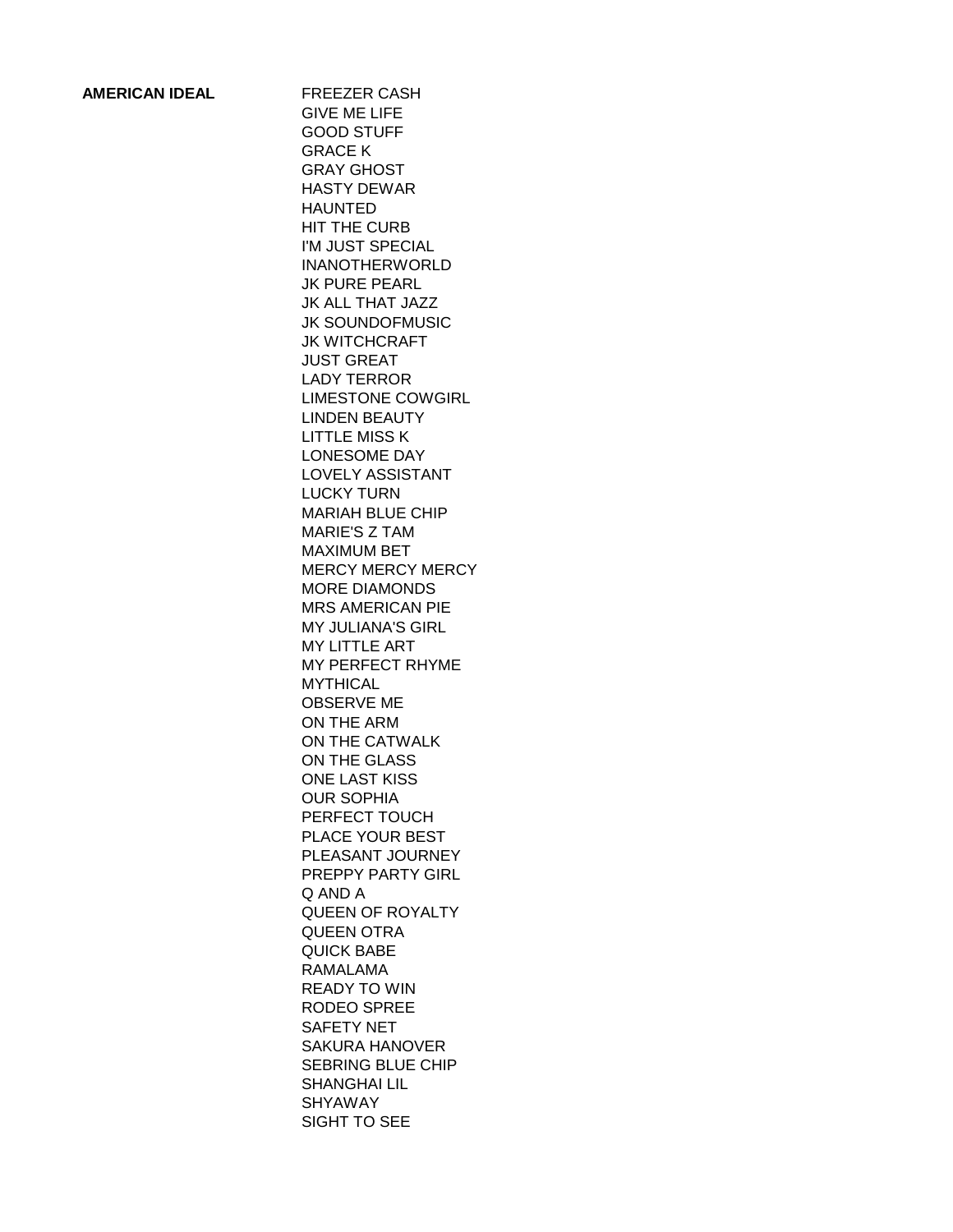| <b>AMERICAN IDEAL</b>                                              | <b>SKY HALL</b><br><b>SOMSTREETSOMWHERE</b><br><b>SONG IN A MAJOR</b><br>SOUTHWIND RIO<br>SOUTHWIND SOLARA<br><b>STOLLY UP BLUECHIP</b><br><b>STONEBRIDGE LEGEND</b><br><b>SURE FUN TRYIN</b><br><b>SUSAN'S BAGS</b><br><b>SWEET LADY JANE</b><br><b>TAMMIBEST</b><br><b>TAXI FARE HANOVER</b><br><b>TEMPTRESS EL</b><br>THE ART MUSEUM<br>THE ASSASSINATOR<br>THREE CHARMS<br><b>THUMBPRINT</b><br><b>TREND SETTER</b><br><b>TSUNAMI HANOVER</b><br><b>UNEEK DELIGHT</b><br><b>UPFRONTANDPERSONAL</b><br><b>VY HANOVER</b><br><b>WALL OF ART</b><br><b>WARM WAFFLES</b><br><b>WILLOW GRAM</b><br>YANKEE LACEY                                                                              |
|--------------------------------------------------------------------|---------------------------------------------------------------------------------------------------------------------------------------------------------------------------------------------------------------------------------------------------------------------------------------------------------------------------------------------------------------------------------------------------------------------------------------------------------------------------------------------------------------------------------------------------------------------------------------------------------------------------------------------------------------------------------------------|
| <b>ARMBRO BARRON</b><br><b>ARMBRO CHAPERON</b><br><b>ART MAJOR</b> | LIL APRIL SHOWER<br><b>IVE SENT MAIL</b><br>ALL SPIRIT<br><b>ALLAMERICAN HAPPY</b><br><b>APOGEE HANOVER</b><br><b>APPLE DELIGHT</b><br><b>ARMBRO BOMBAY</b><br><b>ASK ALICE</b><br><b>BABE PER VIEW</b><br><b>BAND OF EMERALDS</b><br><b>BARBUDA BABE</b><br><b>BARKS LIKE A DOG</b><br><b>BEACH BONNET</b><br><b>BEST CHANCE HANNA</b><br><b>BJ'S CANOUAN</b><br><b>BLAZING YANKEE</b><br><b>BLOGETTE HANOVER</b><br><b>BRIDESMAID HANOVER</b><br><b>BRONZER BABE</b><br><b>BUNNY'S LEGACY</b><br><b>BURNETT BLUE CHIP</b><br><b>BURNING BEACHES</b><br>CAMADIAN<br><b>CAMS LEADING LADY</b><br><b>CAPRI HANOVER</b><br>CAPTIVA ISLAND<br><b>CASTAWAY HANOVER</b><br><b>CATCH ME KATIE</b> |

CINERGY HANOVER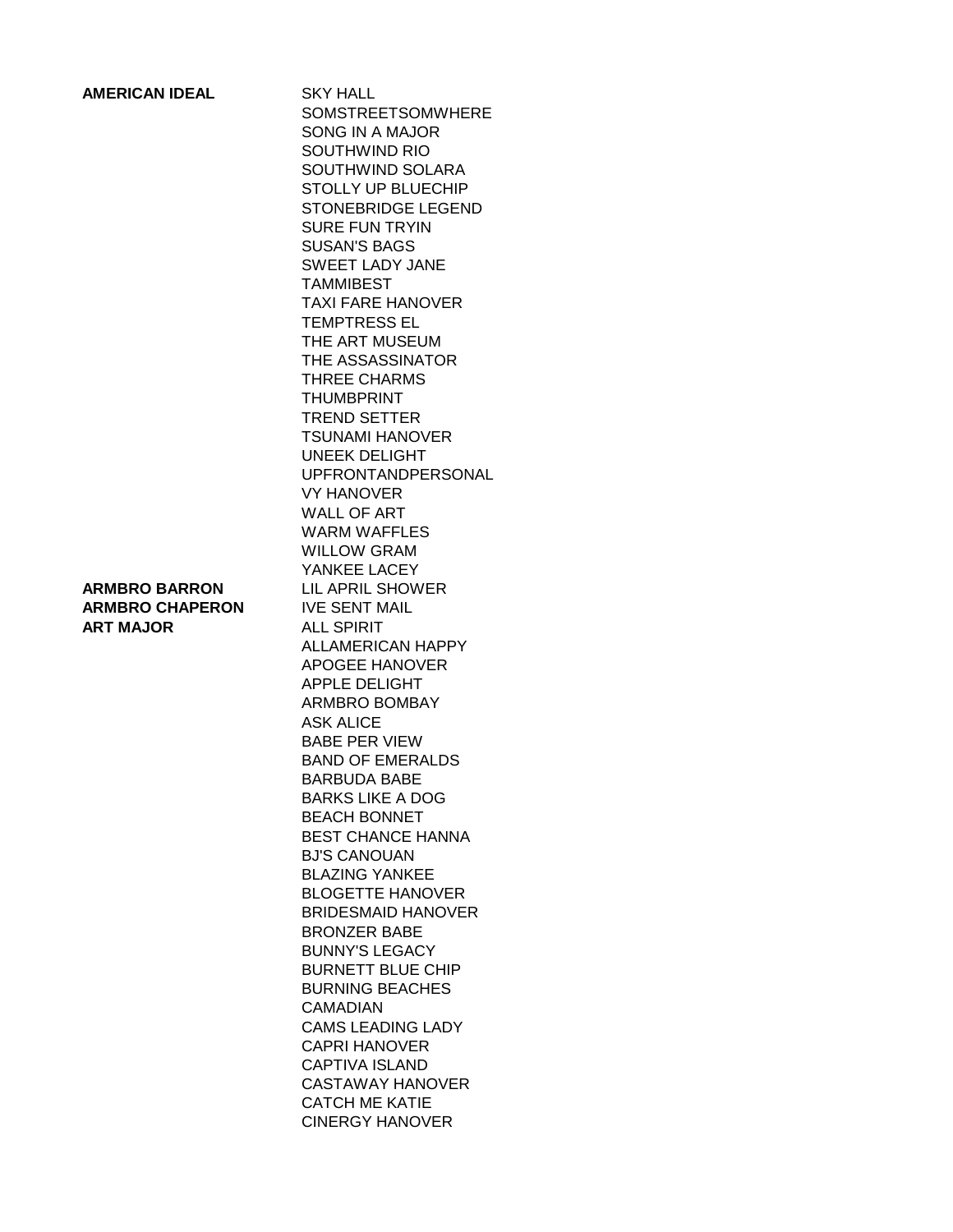**ART MAJOR CO ED DESIRE** COLOR ME BEACHY CRAZY EIGHTS DANIELLES ALL ACES **DISCOVERER** DONTCRYMETHEBLUES DUEL CHEEKS ENDURING DREAM FIND A HAPPY PLACE FOREVER LIBBY FRECKLY SARA FRESH LOOK GAMBLERS PASSION GONE DANCING GOOD NEWS LADY GRO HANNAH BANANA HANNAH ISABEL HEATHERS DELIGHT **HILARIOUS** HONKY TONK WOMAN I KILL TIME IDEAL NECTARINE IDEAL NEWS IN DEEP THOUGHT JENNA'S JOY JIMMY THE TERROR JK SURE I CAN JUST A GLIMPSE KATIE MY GIRL KNOCK THREE TIMES KYLIE ROSE LADY ASHLEE ANN LEANBACK COCO LEAVE EM GASPING LEGAL WISH LETS IMAGINE LETS ROCK N ROLL LIFES A WITCH LISLEA PHIA LISLEA SOPHIA LONDON EYE LOVIN A FOOL MARIETTA HALL MATTARONI MILLIONDOLLARSMILE MOMMY ROBIN Q MUD PIE HANOVER MUSICAL VOYAGE MY LITTLE PRETTY NEVERHAVENEVERWILL NEW HOLLYWOOD NORTHWESTERN NUTTIN BUT TROUBLE OVERTURE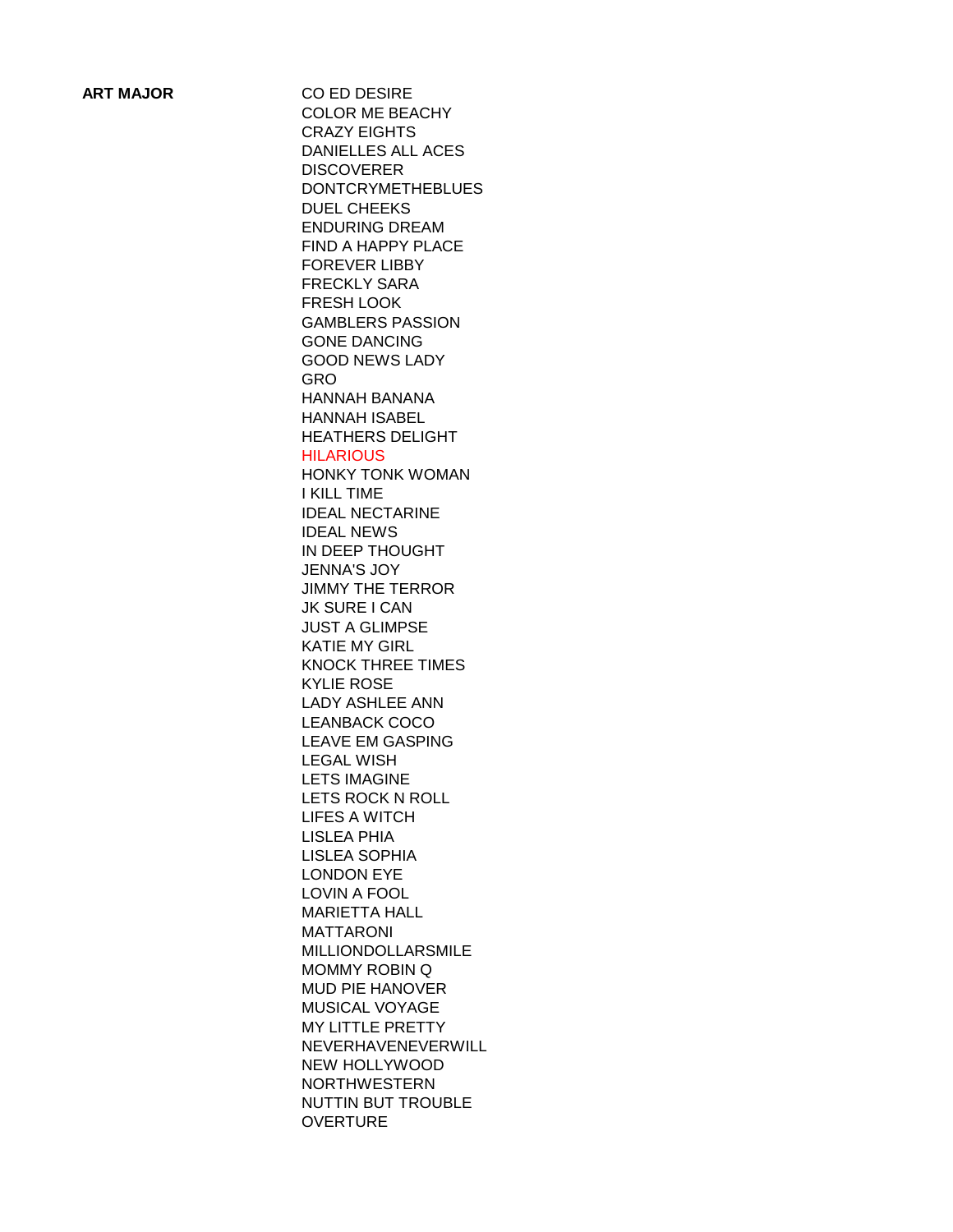**ART MAJOR PAPER CUT** PARLEE BEACH PENGUIN PERMAFROST PICKED BY AN ANGEL PRECIOUS BEAUTY PUT ON A DISPLAY R U IN THE GAME RAVINIA HANOVER RED CAPE RED CARPET QUEEN RIDEINTOTHESUNSET ROCKIN ALICE ROCKIN BABUSHKA ROCKJAWS ROCKN AT THE BEACH ROCKNROLL CAMEO ROCKNROLL WISHES SAPERE HANOVER SCRAPPIN BEAUTY SELINAS'S JOY SERIOUS COMFORT SHOT TOGO BLUECHIP SHOW THE WORLD SILK PURSE SISTER J **SMASHBOX** SOUTHWIND JOHANNE SPECIAL SWEETHEART SPEED DATE SPIRIT OF THE WEST SPRIG HANOVER STAROFTHESEA DEVIE STRIKING TERROR STUDENT DRIVER SUGARCOATED TAKE INTO ACCOUNT TERRI HALL THONG TOWN PRO MISS **TRICKY** TRINITY ISLAND TUG RIVER PRINCESS TWIST N CLOUT UBETTERTHINK THINK WANDA'S CHOICE YANKEE CELEBRITY **ARTISCAPE** ALEXA'S JEWEL ALL ITALIAN BET ME HANOVER BLISSFUL MADDIE BUY IN HANOVER CAMEOS SHUTTLE DEUCES HANOVER ELEGANT GIRL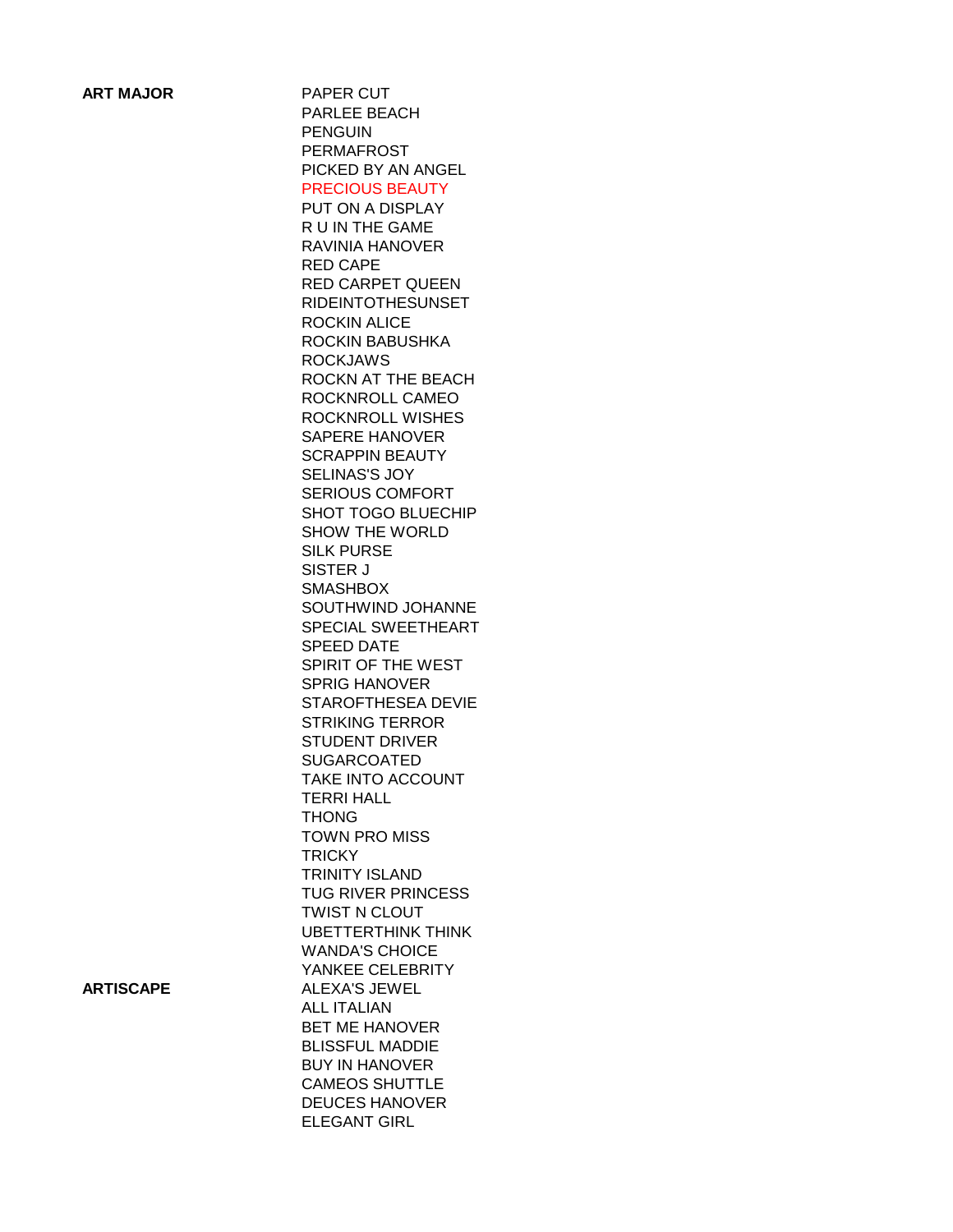| <b>ARTISCAPE</b>       | <b>FLORIST</b>                                |
|------------------------|-----------------------------------------------|
|                        | <b>FOX VALLEY HOOKER</b>                      |
|                        | <b>FUNNY CARD</b>                             |
|                        | <b>GENNIFERS FLOWER</b>                       |
|                        | <b>HEATHER AND ME</b>                         |
|                        | <b>HERE AGAIN</b>                             |
|                        | <b>HERE COMES GIA</b><br><b>IMOUTAHERE</b>    |
|                        | <b>IVY MAIDEN</b>                             |
|                        | <b>JERSEY PEARL</b>                           |
|                        | <b>JUS CHILLN OUT</b>                         |
|                        | <b>LADY KIMBERLY LYNN</b>                     |
|                        | LADT OTRA                                     |
|                        | <b>LATIN LIFTOFF</b>                          |
|                        | LITTLE MISS ME                                |
|                        | <b>LOOKNFORAGIRLLIKEU</b>                     |
|                        | <b>MUSICAL POWER</b>                          |
|                        | NINES WILD                                    |
|                        | <b>NOBLE DESCENT</b>                          |
|                        | <b>OUR INHERITANCE</b>                        |
|                        | PRINCESS ACACIA<br>PRINCESS DIRLANA           |
|                        | PRINCESS JAMILLE                              |
|                        | PRINCESS JARMILLA                             |
|                        | <b>PRINCESS KAMALA</b>                        |
|                        | <b>PRINCESS LULU</b>                          |
|                        | PRINCESS OF MUSIC                             |
|                        | PRINCESS VIBRAY                               |
|                        | <b>RECONQUETE</b>                             |
|                        | <b>SAMS ANGEL</b>                             |
|                        | <b>SHE'S DETERMINED</b>                       |
|                        | SHEEZ EXCLUSIVE A                             |
|                        | <b>TUG RIVER DELLA</b>                        |
|                        | <b>VILLAGE JOVIAL</b>                         |
| <b>ARTIST STENA</b>    | CLOUDIE A<br>NIFTY WAY QUEEN                  |
|                        | THE SOPHINATOR                                |
| <b>ASHTON SEELSTER</b> | SONGFLOWER HANOVER                            |
|                        | <b>PANIMAL FARM</b>                           |
| <b>BERETTA HALL</b>    | <b>KASSAWANDA</b>                             |
|                        | <b>MY TINA</b>                                |
|                        | <b>MONA TINA</b>                              |
|                        | <b>TWICETHEPLEASURE</b>                       |
|                        | <b>PATTYS VIAZEN</b>                          |
|                        | <b>MISTYTOWNER</b>                            |
|                        | <b>WALKERS BUNNY</b>                          |
|                        | <b>PEDIATRICIAN</b><br><b>VANILLA DELIGHT</b> |
|                        | <b>SKINNY</b>                                 |
|                        | <b>FOXINSOX</b>                               |
|                        | <b>CLASSY LIL CHASSIS</b>                     |
|                        | <b>GRAYLIN DANI</b>                           |
|                        | SHE'S SO FINE                                 |
|                        | <b>DREAM BELLE</b>                            |
| <b>BERTOS DREAM</b>    | <b>HEATHER ANN</b>                            |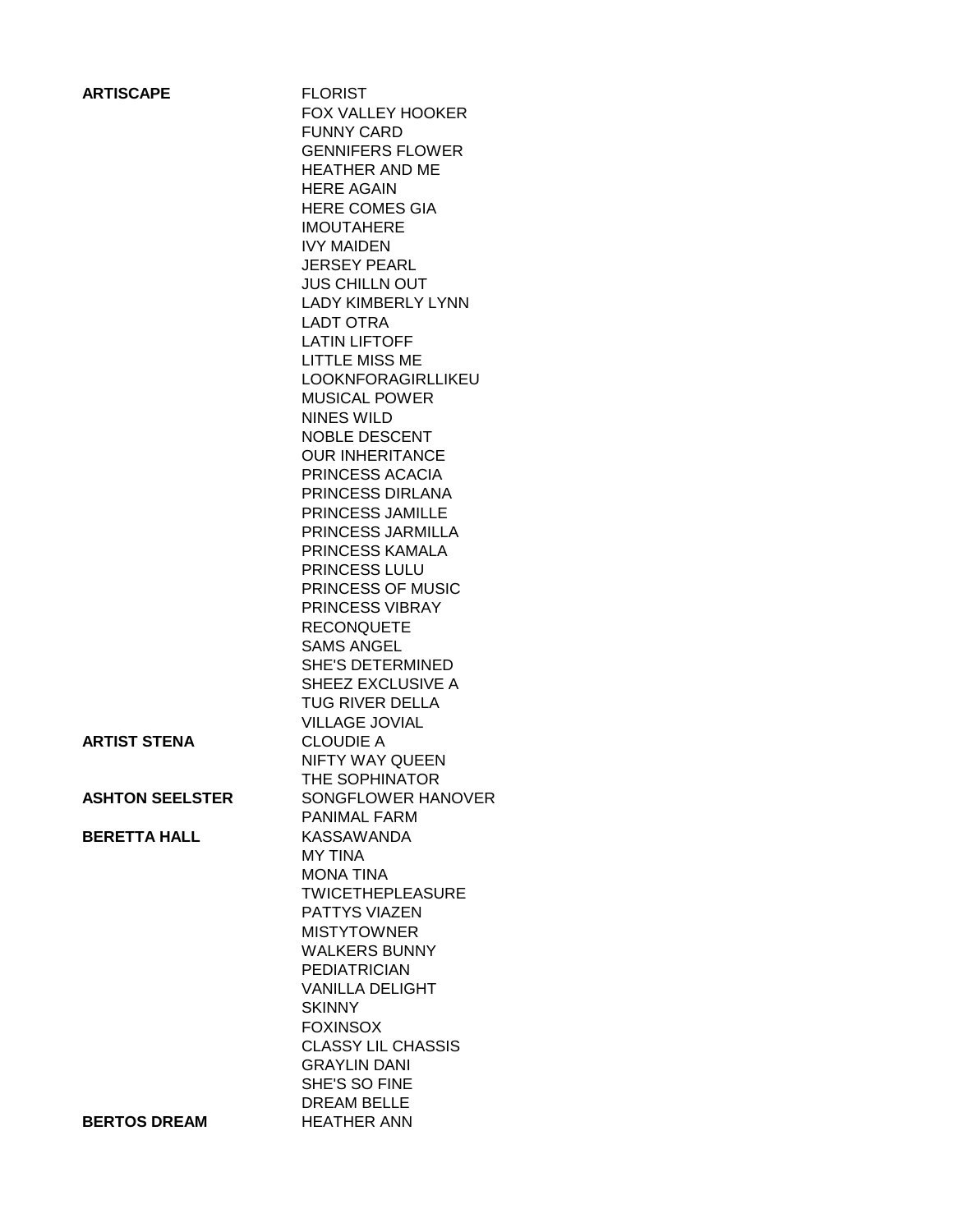| <b>BERTOS DREAM</b>      |  |
|--------------------------|--|
| <b>BETTERTHANCHEDDAR</b> |  |

**PRINCESS MADDIE ADMIRALS CHANCE** ALLAMERICAN APEX ANGEL PLACE ARTIST ROCKER ARTISTIC MELODY B SO LUCKY BABABABABARBARPAN BEACH BOUND BEAT THAT CAMBRIDGE UNITED CAREER SUCCESS CASSIE'S WINNER CHECK THIS CIRCLE GAME DISNEYPAN DREAM SEEKER EGLISE HANOVER ELIZABETH SPENCER GAUCHO ARTS GRAY MAJOR HAPPY DORIS HAPPY HOUR HONEY JAMMIN DOWNTHELANE JENNYS MONEY KANDYAPPLERED KG DELIGHT KIM'S CAPER LP'S SEELSTER LATE FLYIN N LEAVEA SMILE LIDO BEACH LILLI MAID LYRIC IN MOTION MACH YOU AND ME MICHELLE'S DESTINY MICHELLE'S PRAYER MISTY SPEED NOT ADAY GOES BY NOVA RUBY ODDS ON JAN **OZMOPOLITAN** PERFECT POSE PLEASANT YET BAD POWERFUL DOROTHY PRINCESS ALANA PRINCESS AUSTRAL PRINCESS FRANCINE PRINCESS GRENADA PRINCESS JALONA PRINCESS MAJESTIC PRINCESS PALOMA PRINCESS PARISA PRINCESS VERONA RAFAELLA SEELSTER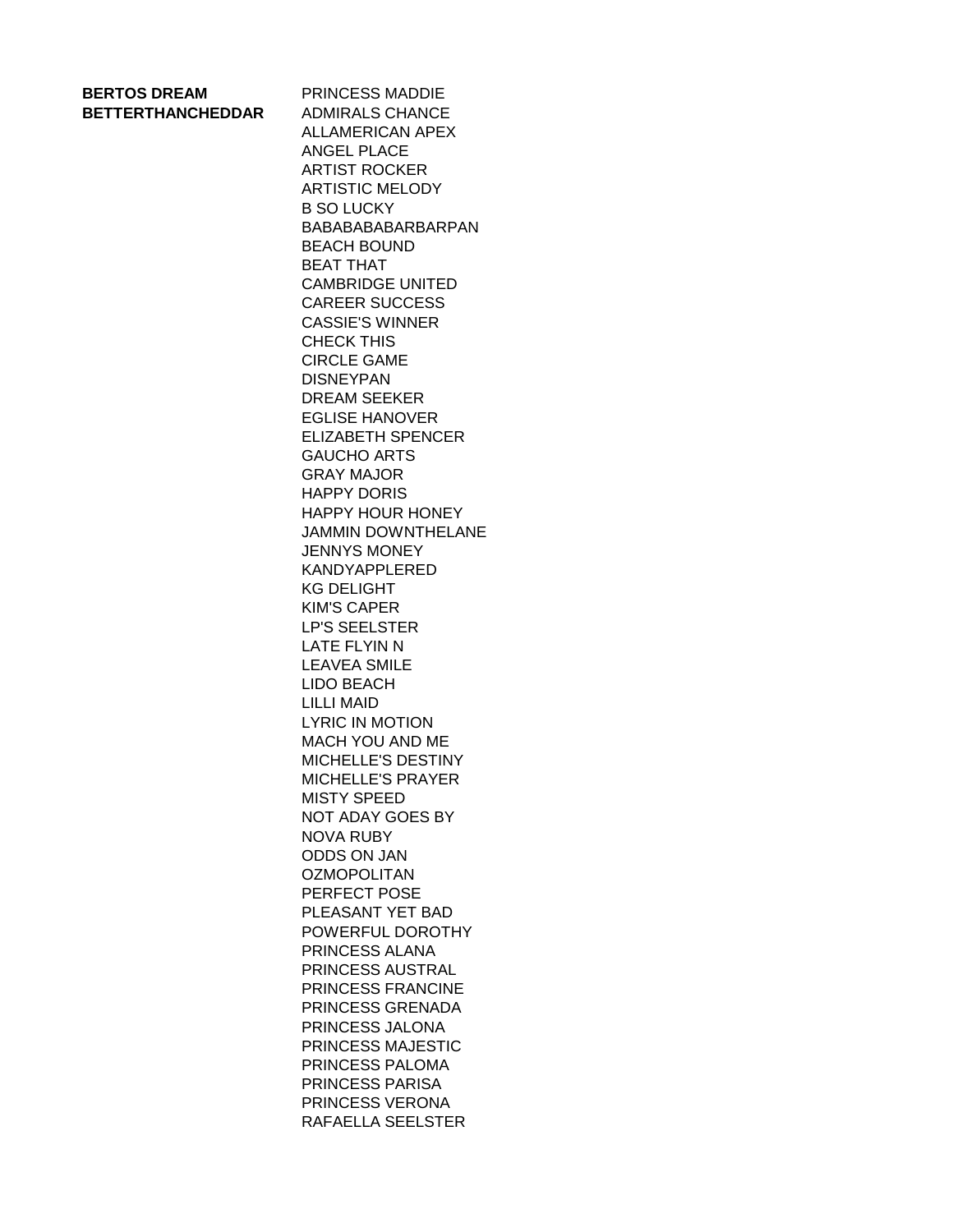| <b>BETTERTHANCHEDDAR</b>  | <b>RAIN MAIDEN</b><br>ROAD TO PANDALAY |
|---------------------------|----------------------------------------|
|                           | <b>ROMANTICIZE</b>                     |
|                           | <b>SUB ROSA HANOVER</b>                |
|                           | <b>SUNSHINE SISTER</b>                 |
|                           | <b>TICKET TO ROCK</b>                  |
|                           | <b>TOPLESS HALL</b>                    |
|                           | <b>VILLAGE BAROQUE</b>                 |
|                           | <b>WEST SIDE GLORY</b>                 |
|                           | <b>WESTERN BEAUTY</b>                  |
|                           | <b>WESTERN GRADUATE</b>                |
|                           | <b>WHAT FOOLS BELIEVE</b>              |
|                           | <b>WISDOM</b>                          |
|                           | <b>XHILARATION</b>                     |
| <b>BUDD FOR LIFE</b>      | <b>LEKI HANOVER</b>                    |
|                           | MY BETTY J                             |
|                           | <b>HD QUIT DREAMING</b>                |
|                           | ROYAL FREEDOM                          |
|                           | VISA KIR                               |
|                           | PRECIOUS MICHELLE                      |
|                           | <b>PSYCHIC HANOVER</b>                 |
|                           | <b>FLICKA KIR</b>                      |
|                           | <b>MATTS SISTER</b>                    |
|                           | <b>AUTUMN TIDES</b>                    |
| <b>BULLVILLE POWERFUL</b> | <b>BULLVILLE NANCY</b>                 |
|                           | <b>BOUVIER BULLVILLE</b>               |
| <b>CAMS FORTUNE</b>       | <b>BEHIND THE SCENE</b>                |
|                           | <b>HD QUIT DREAMING</b>                |
|                           | <b>LEKI HANOVER</b>                    |
|                           | MY BETTY J                             |
|                           | <b>ARTRISMA</b>                        |
|                           | ROYAL FREEDOM                          |
|                           | MISSISSIPPI MOON                       |
|                           | <b>LADY SABLE</b>                      |
|                           | VISA KIR                               |
|                           | <b>GE'S LORI</b>                       |
|                           | PRECIOUS MICHELLE                      |
|                           | <b>PSYCHIC HANOVER</b>                 |
|                           | PRINCESS BALLET                        |
|                           | <b>MATTS SISTER</b>                    |
|                           | <b>FLICKA KIR</b>                      |
|                           | <b>AUTUMN TIDES</b>                    |
|                           | <b>MC MACATTACK</b>                    |
|                           | HOW SWEET THOU ART                     |
| <b>CELEBRITY SECRET</b>   | <b>GARLANDS PRINCESS</b>               |
|                           | <b>PSYCHO BABE</b>                     |
|                           | <b>MRS. ICE MAN IKE</b>                |
|                           | THIS GIRLS HOT                         |
|                           | FIRST TAIL U SEE                       |
|                           | <b>CAVIAR N CAPER K</b>                |
|                           | <b>CELEBRITY OBSESSION</b>             |
|                           | YANKEE FRESNO                          |
|                           | <b>DEWEYNEEDMOREWINE</b>               |
|                           | J-YO                                   |
|                           | <b>LITTLE MISS CRABBY</b>              |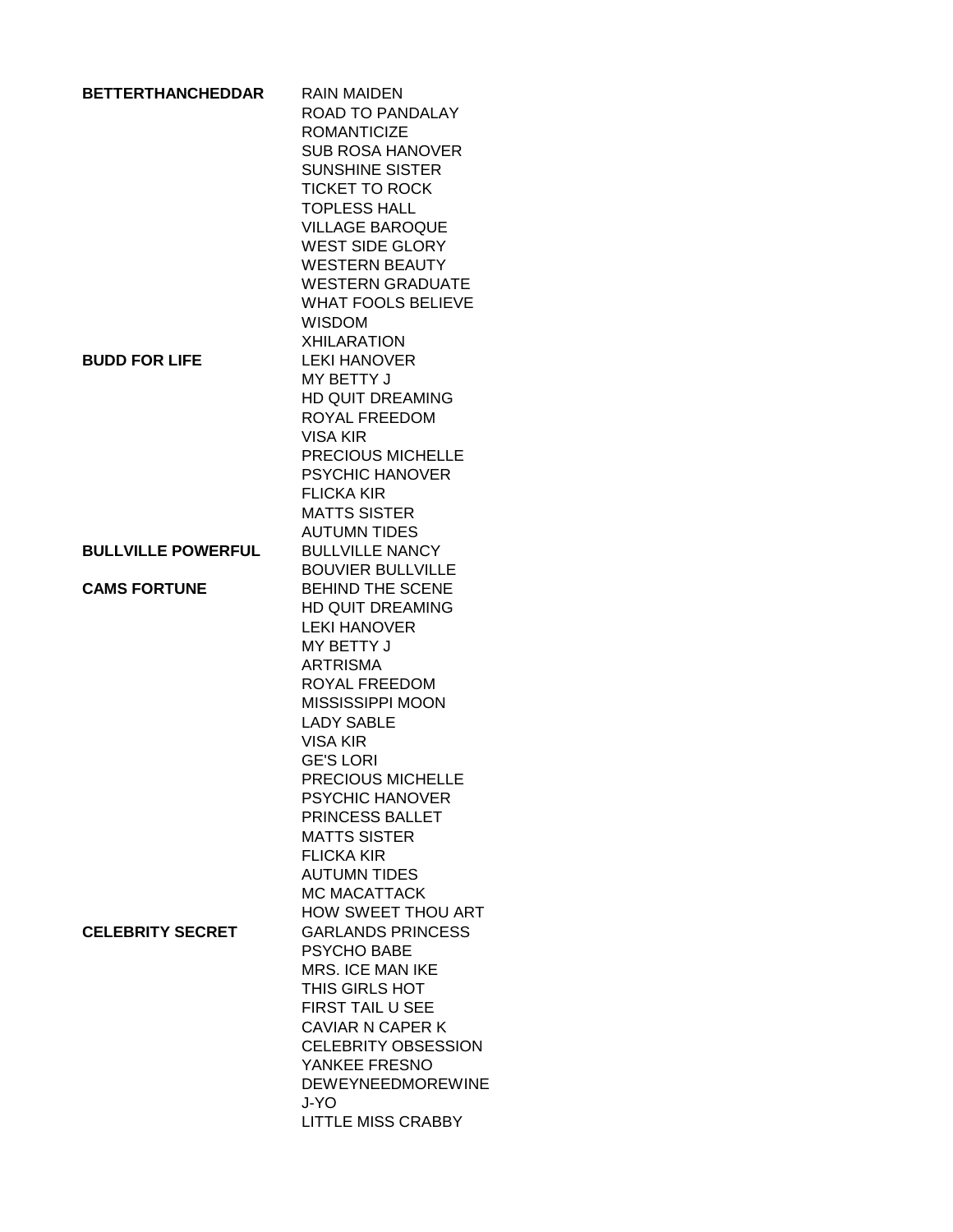ANDOVERHEELSINLOVE ANNIE HALL AUROVA HANOVER AWESOME CHRISSY B LOW THREE BABY URTHEGREATEST BEYOND BLUE BLUE DIAMONDS BLUR BLUSTER **CAERPHILLY** CAN CAN FRISCO CANTABALLDACOOKIES CAVIAR CREAM PUFF CAYLEE DREAM CELEBRITY FEELING CHANDLER T **CHIANTI** CLASSICAL FLIRT CORAZON BLUE CHIP COUNTER POINTE CR MIMOSA D LITEFUL HANOVER DAYTONA BLUE CHIP DEFINITELY MAMIE DONE PUNK DORIS DEO DOWN GOES DEBBIE DOWNPOUR ECHONOMICAL FABULOUS KEMP FILLY AT BIGS FINAL COUNTDOWN FIREWORKS HANOVER GETAWAY CHEYENNE GIA GOLDEN DOOR LINDY HABIT'S LADY HEMI BLUE CHIP HILLARY'S HALO HONEY PIE HOUSETHATRUTHBUILT I'LL BRING DESSERT IF AND ONLY IF JUSTA LUCKY YANK KHIFRA HANOVER LA TAPATIA LAVIEENROSE DE VIE LOVE ME TWO TIMES LUBY MAHANA MICHELLE'S ANGEL MISS DANGLES MISS GIBBONS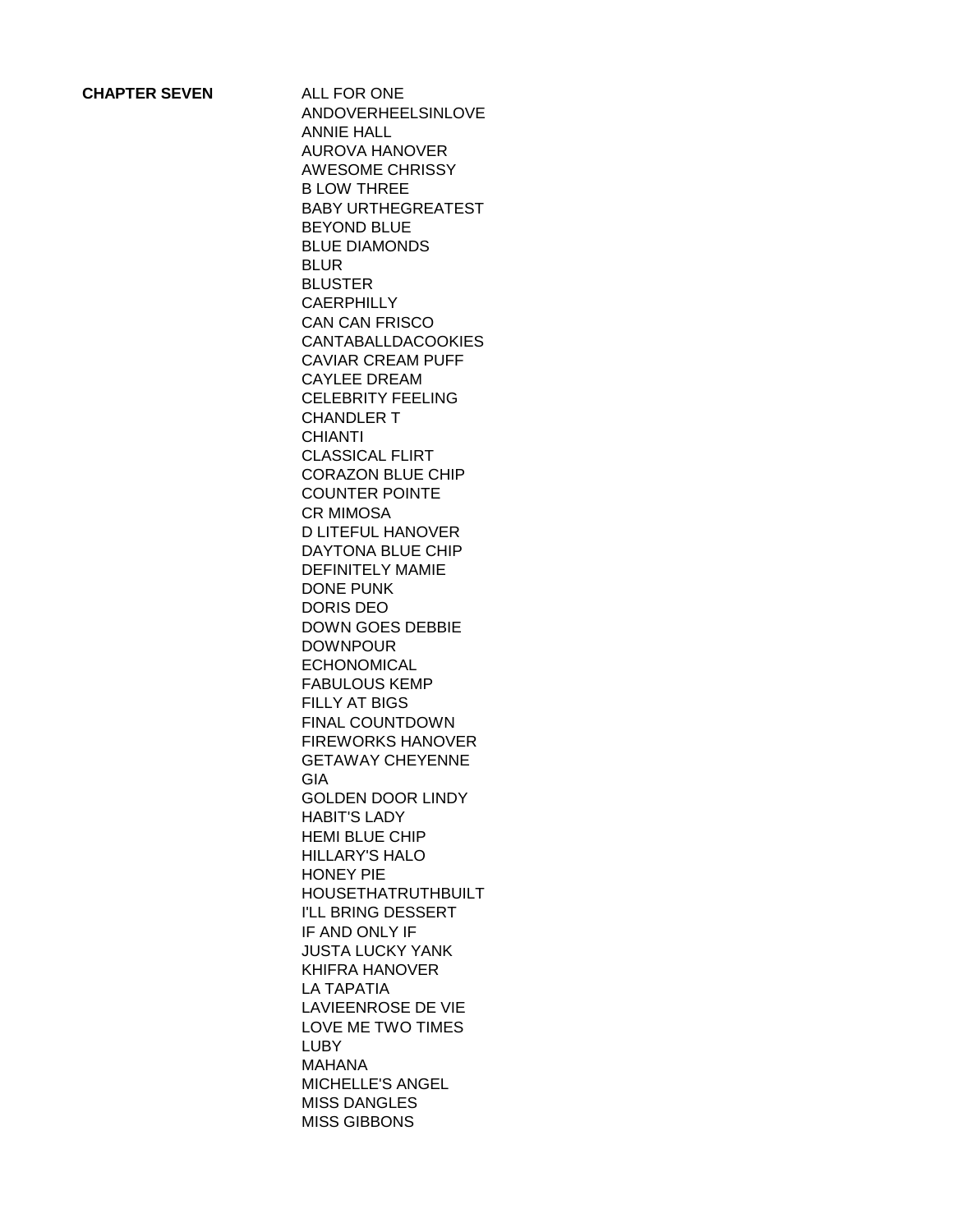**MISSYMAE BLUESTONE** MOTHERLAND MUNIS BLUE CHIP MUSCLELINI MYNAH HANOVER MYOLIN NANTICOKE HANOVER NATASHAS KISS NEW HAMPSHIRE GIRL NEW ROYALTY NO PICTURES PLEASE OH OH ITS MAGIC ON THE GLIDE PINE TUNE PORQUE RAISING ROXANNE READY TO SPARKLE ROISIN ROYALTY FREE RS GIGGLES SAND MOXIE SEA GYPSY SERENITY GIRL SHAN RICHES SOUTHWIND CABARET SOUTHWIND COCOA SOUTHWIND CONFETTI SOUTHWIND PRELUDE SOUTHWIND SAUNA STARLET FEVER STURDY MUSCLES SUPREME DISH SURREY WITH FRINGE SWAN HOT MAMA TACTICAL CAVIAR TAYLOR JEAN UP FRONT HOTSEY VALLEY OF DREAMS VALOTTA WEDDING DRESS WHAT'S YOUR NAME WHATEVER LOLAWANTS WHO DAT GIRL WILSONATOR WINKY'S TRUFFLE WORLD TOUR YANKEE SUCCESS **CONWAY COURT AND QUILLO** SWISS STAR LADY LEESUN EUROCLYDON QUARROPAS **CONWAY HALL AGRA** ALI OOP AMERICAN BEAUTY K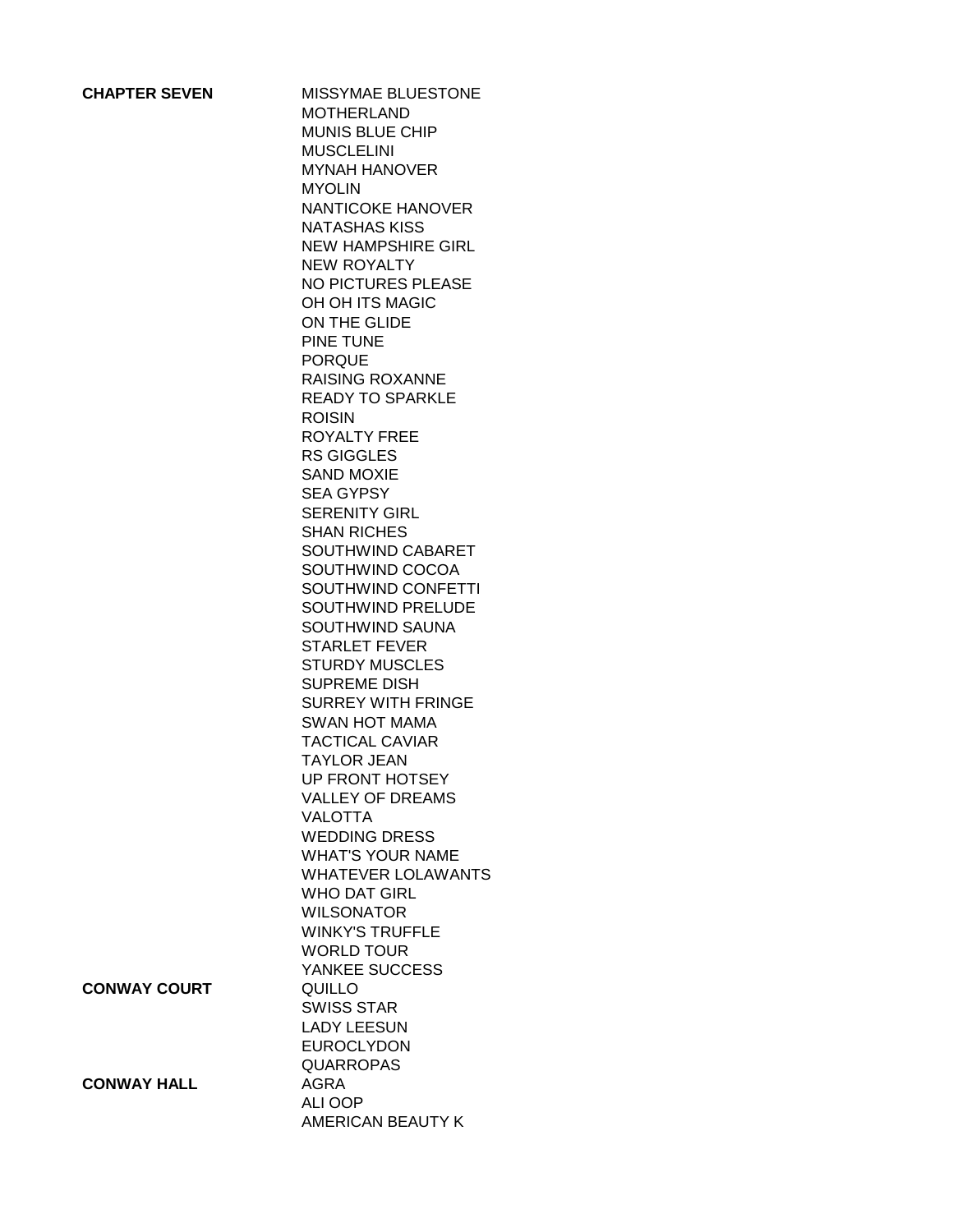**CONWAY HALL AMERICAN MISS K** ANNS PROMISE APPOMATTOX LADY ARMBRO ARCHER AUNT RUBY BABY AMERICAN BABY IM BAD NEWS BAILEYS BREEZE BAKER BLACK JET BANKERS AUDIT **BETHSAIDA** BIG Z CREDIT BIJOUTERIE BLUERIDGE ELEGANTE BOFFO BOURBON BELLE BRAVISSIMA BROOKLYN AS BULLVILLE PEACHY CACHET HALL CALL ME MADAM CATHYS ACTION CELEBRITY SPEEDIE CELIA BLEUE CHOCOLATTO CHIP CHUNK A PUNK CLASSIC YANKEE COMEUPFORAIR DEBBIE HALL DREAMS ARE FREE ECSTATIC FANCY WINE FASHION AS FASHIONABLE FILLY FLUTTERING WINGS FORM FITTING FORTUNES OF FABLES FOUR DAMSALS FOX VALLEY LONDON FREEZE FRAME GARBO HALL GARBO HANOVER GIULIE BI GODDESS OF WAR HIGHWAY CASH IC ROYALTY IDENTITY THEFT IRON LASS JENNY ON THE BLOCK LADY CAYSTER LADY CHIP LADYMATIC LANAI BLUE CHIP LHASA LHASA LHASA LIFE INSURANCE AS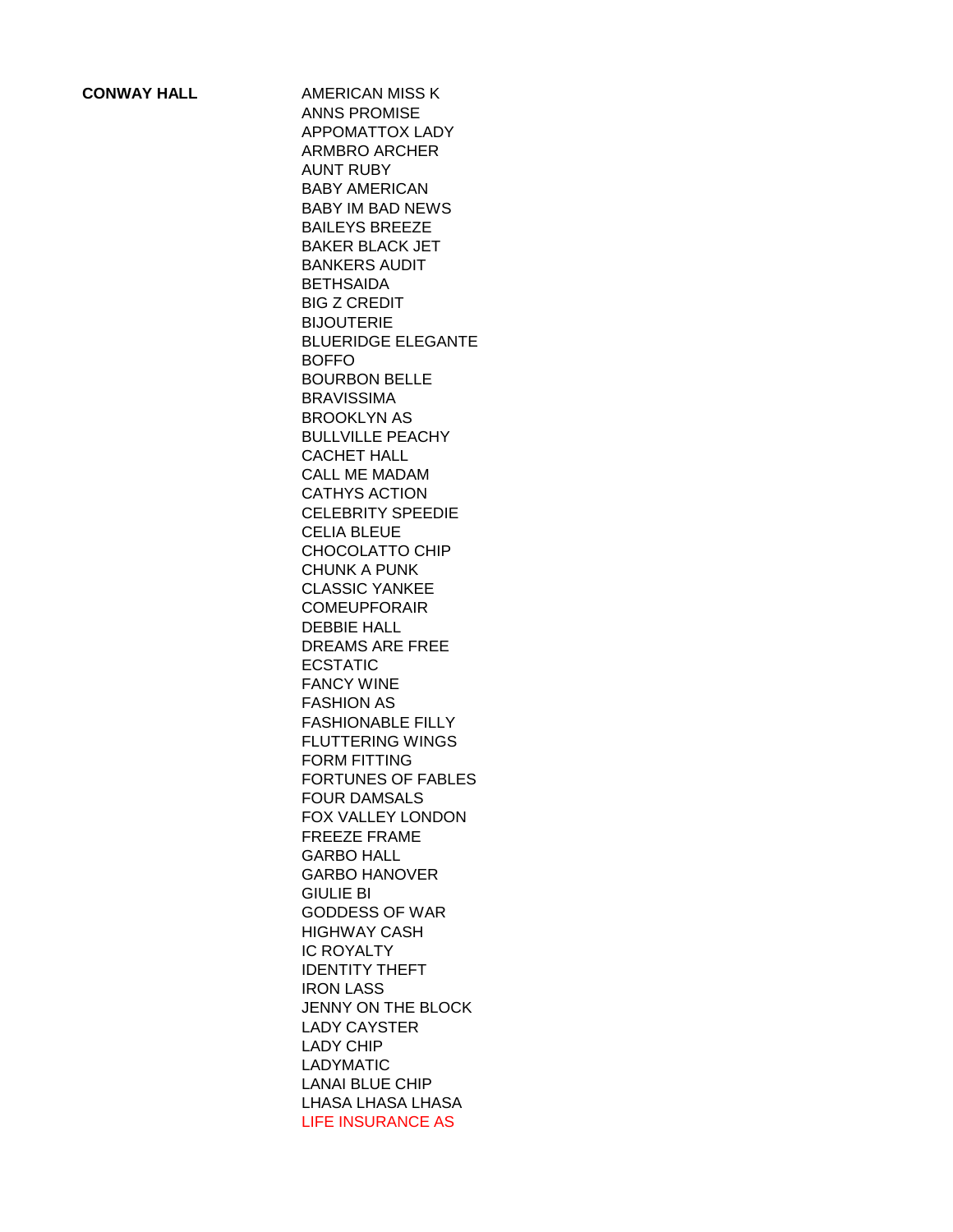**CONWAY HALL** LONGPOND EMILY MADAM STACEY MADAM MARY T MAGICAL MEMORIES MEADOWBRANCH MAGIC MEKIA HANOVER MISS EL PASO MISTY RIDGE MOUCHE HANOVER MS FUCHSIA MUSTALGIA NAUGHTY GIRL NEBRASKA BI NICKY MANTLE NO PAN NO GAIN NOT A DIVA NOWERLAND NANETTE NOWERLAND SWEET T NOWHERE FAST OBLIGE AS OLYMPIC CHEERS OVERNIGHT RAIL PACIFIC CENTERFOLD PACIFIC ELEGANCE PASSIONS EMBRACE PAY UP NOW PENNY DREAM PINKCOWGIRLBOOTS PINSTRIPE PINUP PRINCESS FORTUNE PRIZE CHIP **RIVEROFGLORY** ROSE RUN EXOTIC ROYALTEASE SALIDA HANOVER SCREAMING AWESOME SHARP LADY SING ME A SONG SOPHIA LETS GO SOUFFLE HANOVER SOUTH JERSEY ANGEL STATE FAIR STIRLING ASPIRE SWEET LICKS TALK TALK TALK U WANNA LINDY UPSIDE HANOVER WINDSONG ANGEL

WINNING SISTER WOMAN OF STRENGTH WYGANT LADY YAGOT PRESTIGE YETTAS ANGEL **CR EXCALIBUR** COMMAND A BUCK DEBT RELIEF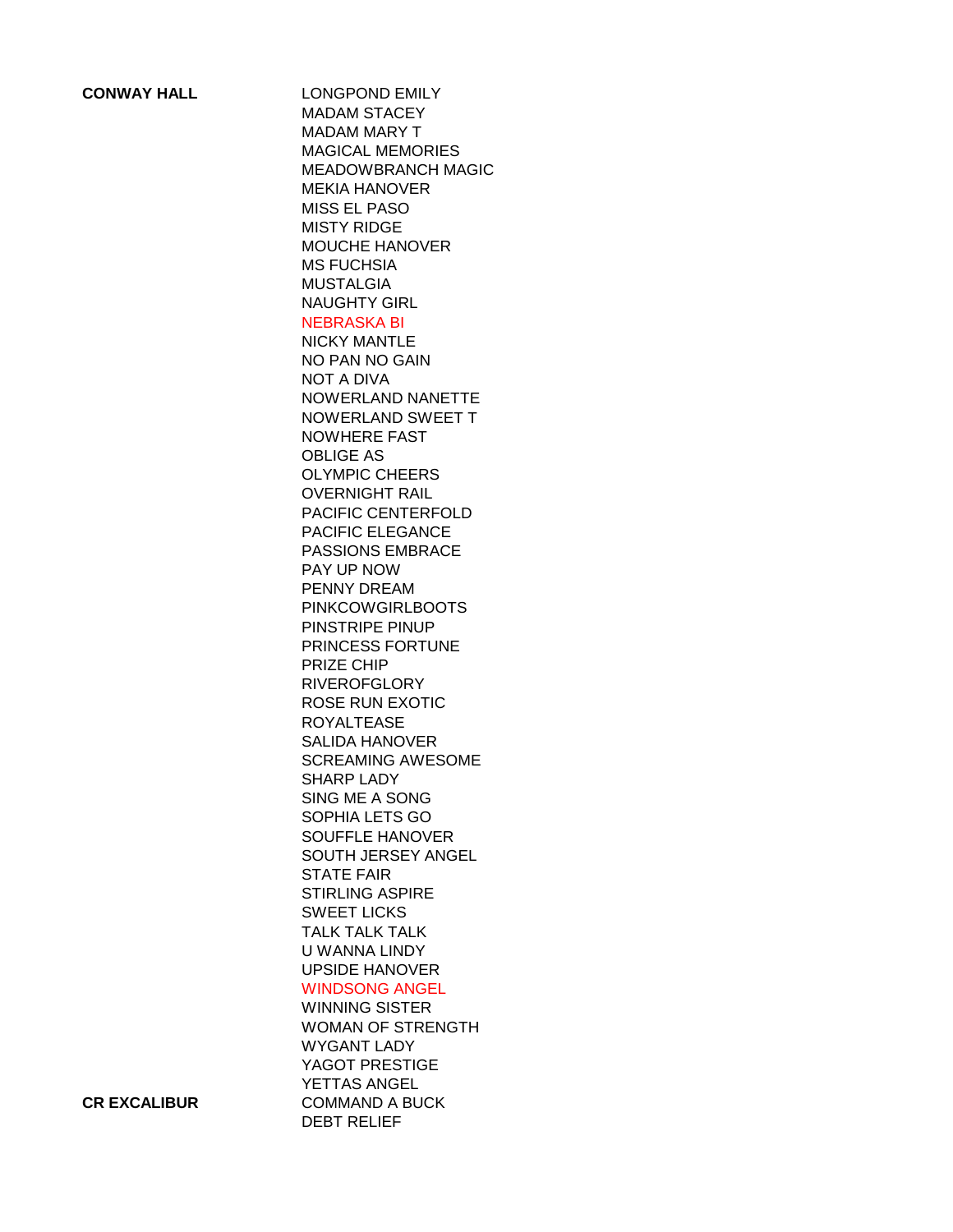| <b>CR EXCALIBUR</b>  | LONGPONDJANET<br><b>MICKALINA QUINN</b><br><b>QUESTIONABLE LADY</b> |
|----------------------|---------------------------------------------------------------------|
|                      | SPRING LANE JOANIE                                                  |
| <b>CREDIT WINNER</b> | A MOMENT TOO SOON                                                   |
|                      | <b>ALABAMA GIRL</b>                                                 |
|                      | <b>ALLMAR SURPRISE</b>                                              |
|                      | AMBER FIRE HANOVER                                                  |
|                      | ANGELA HALL                                                         |
|                      | <b>ANGELITA HANOVER</b>                                             |
|                      | <b>ANGOSTURA</b>                                                    |
|                      | ARMBRO ARRAY                                                        |
|                      | ARMBRO DEJA VU                                                      |
|                      | <b>ASHLEE'S DREAM</b>                                               |
|                      | <b>ASIAN PAGEANT</b>                                                |
|                      | <b>ASIXPAKFROMPERFECT</b>                                           |
|                      | <b>ASPIDISTRA HANOVER</b>                                           |
|                      | <b>BERDINE HANOVER</b>                                              |
|                      | <b>BLUFF</b>                                                        |
|                      | <b>BOLD DREAMER</b>                                                 |
|                      | <b>BRAMALEA HANOVER</b>                                             |
|                      | <b>BRUSCHETTE</b>                                                   |
|                      | <b>CAUGHT MY EYE</b>                                                |
|                      | <b>CELEBRITY ANGEL</b>                                              |
|                      | CHECK ME OUT                                                        |
|                      | <b>CLARICE MARIE</b>                                                |
|                      | <b>CLASSIC N LINDY</b>                                              |
|                      | <b>CLEVER CATCH</b>                                                 |
|                      | <b>CONWAYS LASSIE</b>                                               |
|                      | <b>COULANTINE</b>                                                   |
|                      | <b>CREAM PUFF</b>                                                   |
|                      | <b>DANICA HALL</b>                                                  |
|                      | <b>DOIN' THE TOWN</b>                                               |
|                      | <b>DUOLOTTA</b>                                                     |
|                      | <b>ECHONOMICAL</b>                                                  |
|                      | <b>ELUSIVE DESIRE</b>                                               |
|                      | <b>ENCHANTED</b>                                                    |
|                      | ENFILADE                                                            |
|                      | <b>FAN FAVOURITE</b>                                                |
|                      | <b>FUN AND STROKES</b>                                              |
|                      | <b>GALAHAD'S DAMSEL</b>                                             |
|                      | <b>GAYTANES</b>                                                     |
|                      | <b>GLIDE BY</b>                                                     |
|                      | <b>GODDESS</b>                                                      |
|                      | <b>GOOD INTENTIONS</b>                                              |
|                      | <b>GRACEFUL WAY</b>                                                 |
|                      | <b>GRAMMY HALL</b>                                                  |
|                      | <b>HECK ON HEELS</b>                                                |
|                      | <b>HEY MISTER</b>                                                   |
|                      | <b>HOLIER THAN THOU</b>                                             |
|                      | <b>HOT OFF THE PRESS</b>                                            |
|                      | I'LL WAIT FOR YOU                                                   |
|                      | I'M ON CLOUD NINE                                                   |
|                      | <b>IMINITFORLOVE</b>                                                |
|                      | <b>INVISIBLE LADY</b>                                               |
|                      |                                                                     |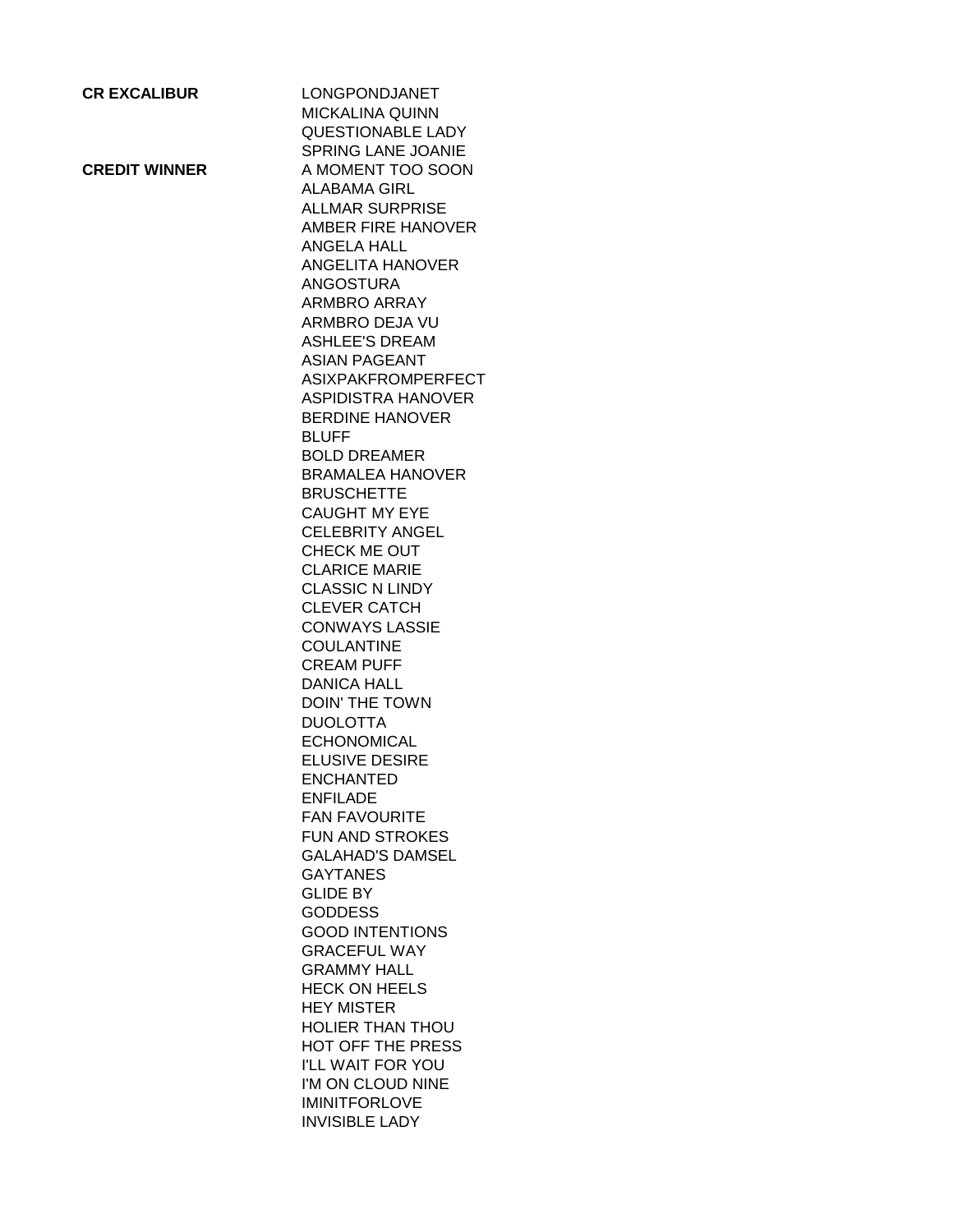**CREDIT WINNER** JOY TO THE WORLD **JUPITER** KEEPSAKE HANOVER KELLY HALL KRISTINS VICTORY LA RIVIERA LINDY LADY LIKES MUSCLES LADY RAINBOW LADY VIOLET LADYLIND LAVERN LAVEC LIGHT THE FLAME LINDYS HEAD NURSE LITHOGRAPH LIVELY LUNAR DREAM OM MALA BARBARA MARS BAR MISS RIDGE MISS WISCONSIN MUSCLES SECRET MY AMERICA BI MY LADY LINDY NO PAIN NO GAIN ORDER BY MATILDA ORDER BY WISH PEMBROKE HEAT WAVE PERFECT CHANCE PHOTO FANTASY PINEY'S SCHOONER PINK CAVIAR PIZZA DOLCE PLEASECOMETOBOSTON POOF SHE'S GONE POSSESSED BY LINDY POWELL BLUE CHIP PRINCESS DEANNA PRIZE ANGIE PSYCHOTHERAPIST PURPLE RAIN QUANTUM VICTORIA QUEEN SERENE QUITE POSSIBLE **RELIGULOUS** ROYAL ASSETS ROYAL BAIT SHEENA'S SHADOW SHEER GLIDE SIERRA MARVEL SILVER SPRINGS SMARTER THAN SMART SOMEBODY TO LOVE SOPRANO HANOVER STEAMY WINDOWS STRONG TEA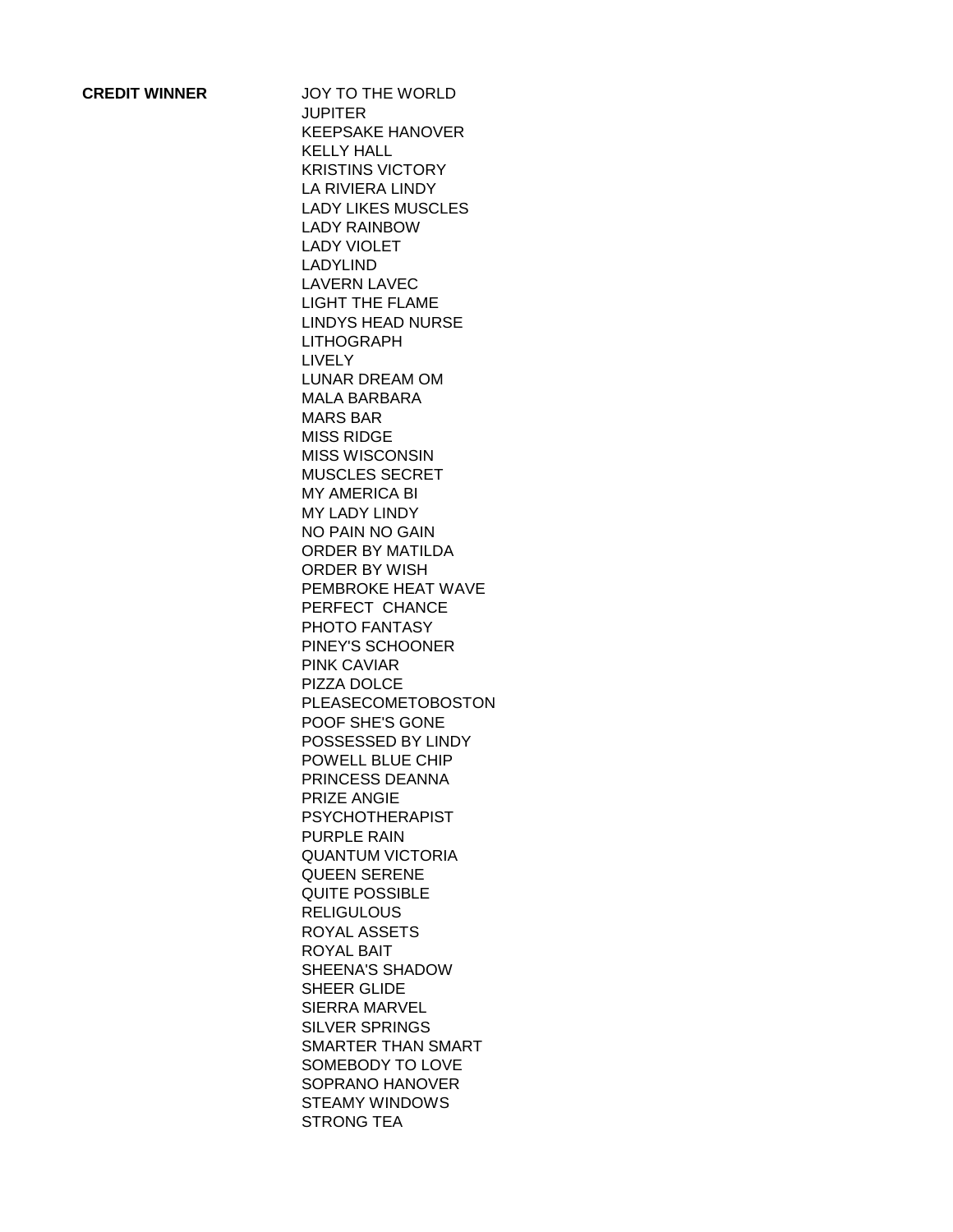| <b>CREDIT WINNER</b>     | <b>SUGAR CONE</b><br><b>SUMMER MUSIC</b><br>SWAN FOR THE ROAD<br>TATTOO YOU<br>THE QUEEN<br><b>TREASURED VICTORY</b><br><b>TYRAS BANK</b><br><b>ULTIMATE CAMERON</b><br><b>UPSCALE</b><br><b>VICTOR'S PURSUIT</b><br><b>VICTORS VICKY</b><br><b>VIVICA HALL</b><br><b>WINNING JONLIN</b><br><b>WITCH WAY</b><br><b>WORLD CLASS IMAGE</b><br>YALTA HANOVER<br><b>YANKEEDOODLECANDY</b><br><b>ZINGER</b>                                                                                                                                                                                                                                                                                                                                                                                                                                                |
|--------------------------|-------------------------------------------------------------------------------------------------------------------------------------------------------------------------------------------------------------------------------------------------------------------------------------------------------------------------------------------------------------------------------------------------------------------------------------------------------------------------------------------------------------------------------------------------------------------------------------------------------------------------------------------------------------------------------------------------------------------------------------------------------------------------------------------------------------------------------------------------------|
| <b>DEWEYCHEATUMNHOWE</b> | <b>ABSINTHE HALL</b><br><b>AIRACON</b><br><b>ALABAMA HOTEL</b><br><b>AMELIA HALL</b><br><b>AMERICAN JEAN</b><br>ARABELLA HALL<br><b>ASHAMEG</b><br><b>AZURE VOLO</b><br><b>BRIDGET BLUE CHIP</b><br><b>BROOKESDRAMAQUEEN</b><br><b>CANADIAN PRINCESS</b><br><b>CAPRI HALL</b><br><b>CHIPPEWA STREET</b><br><b>COURT STREET</b><br>DON'T SAY DON'T<br><b>DREAMSRMADEOFTHIS</b><br><b>DRIVE THROUGH S</b><br><b>ENCHANTMENT</b><br><b>FINAL TIME</b><br><b>FRISKY FERGI</b><br><b>GINERVA BI</b><br><b>GO NATURAL</b><br><b>HALLMARKER T</b><br>HARPY T<br><b>HONEYED AS</b><br><b>HOT CHILI GIRL</b><br><b>HURRICANE T</b><br>IM A MUNCHIE GIRL<br><b>INDEPENDENT WOMAN</b><br><b>INFINITE MASS AS</b><br><b>KINDLING</b><br>KISS THE DICE<br>KOSHER WINNER<br><b>LATTE HALL</b><br><b>LINDYS LEGACY</b><br><b>MARGARITA HALL</b><br>MEADOWBRANCH MARY |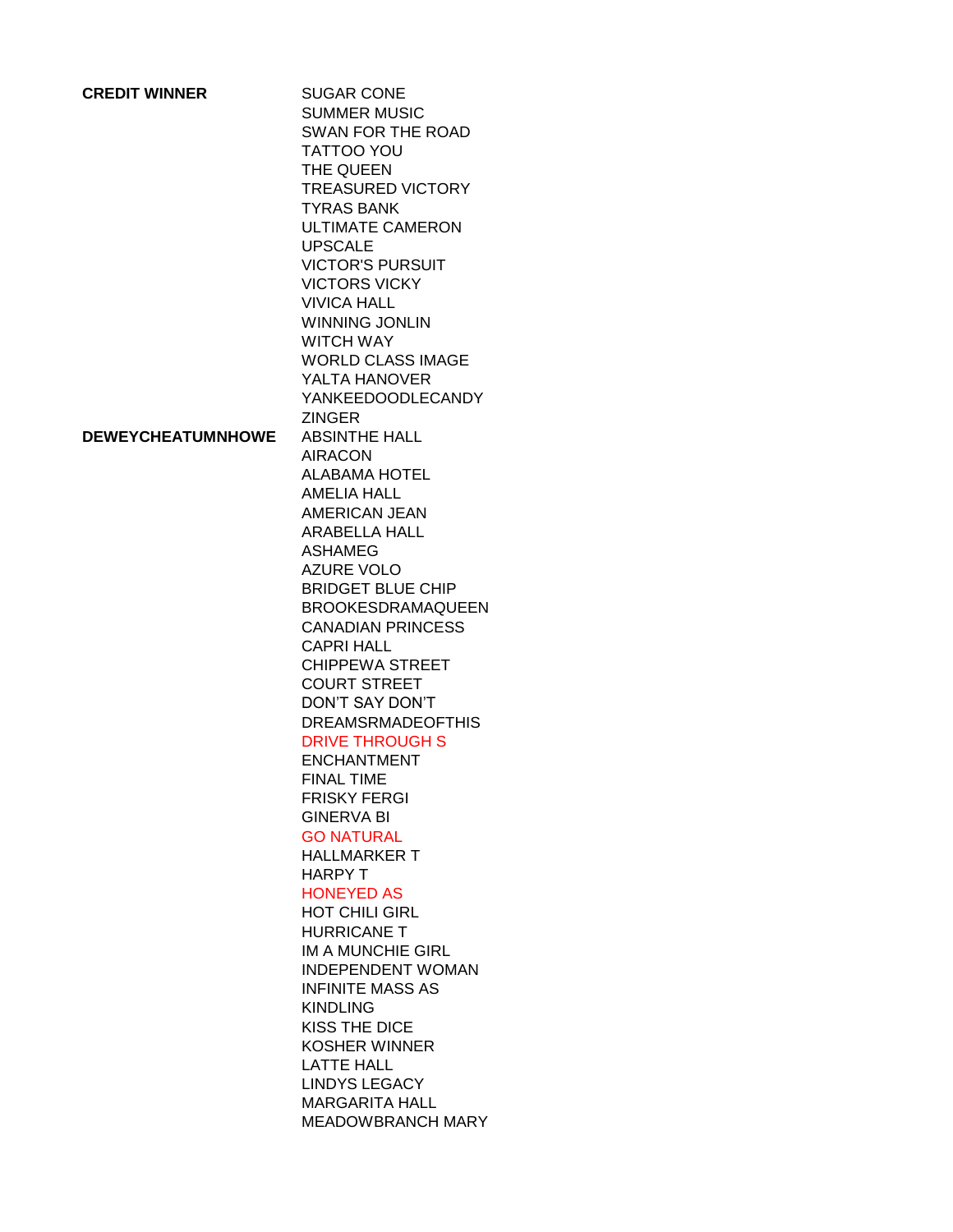| <b>DEWEYCHEATUMNHOWE</b>  | <b>MEDWYN HANOVER</b>    |
|---------------------------|--------------------------|
|                           | <b>MINNESOTA CHELSEA</b> |
|                           | <b>MISS CONWAY</b>       |
|                           | <b>MY GWENIVERE</b>      |
|                           | <b>NEON DREAM</b>        |
|                           | <b>NEW CIRCLE AS</b>     |
|                           | <b>NICKIS SISTER</b>     |
|                           | NORTHERN SPLENDOUR       |
|                           | <b>OLEODRE</b>           |
|                           | ON WITH THE SHOW         |
|                           | <b>OUCHIE MAMA</b>       |
|                           |                          |
|                           | PEBBLE ROCKS             |
|                           | PIER HO HALLTHEWAY       |
|                           | PIXIE DIXIE              |
|                           | RACSAN JENNY             |
|                           | <b>RAISING THE BAR</b>   |
|                           | <b>RC BISCUIT</b>        |
|                           | <b>REAL DOUGH</b>        |
|                           | <b>SALT HILL BRIGID</b>  |
|                           | <b>SAND PIPER</b>        |
|                           | <b>SANDRA B</b>          |
|                           | <b>SCOTTISH STARLET</b>  |
|                           | <b>SIR DREAM</b>         |
|                           | <b>SMART DREAM</b>       |
|                           | <b>SOCKSYS SISTER</b>    |
|                           | <b>SOMEWAY</b>           |
|                           | <b>STELLA HALL</b>       |
|                           | <b>SWEET POSSESSION</b>  |
|                           | THE TEMPTRESS            |
|                           | <b>TORI HALL</b>         |
|                           | <b>TORRE MOZZA</b>       |
|                           | <b>VICTORIA VOLO</b>     |
|                           | <b>WALTZING BERTIE</b>   |
|                           | <b>WINBAK DREAM</b>      |
|                           | <b>WINNERS ONLY</b>      |
|                           | YOU'LL MISS ALLOT        |
| DIAMOND GOAL              | <b>LOVELY LEITRIM</b>    |
|                           | <b>CANDLELIGHT</b>       |
|                           | <b>ZIMBABWE</b>          |
|                           | <b>LOOKSLIKEANANGEL</b>  |
| <b>DW'S SPARTICUS</b>     | YANKEE TLC               |
|                           | <b>COALETTE TWO</b>      |
|                           | FOX VALLEY SEQUIN        |
|                           |                          |
| <b>FRESH WINNER PEARL</b> | PRINCESS KELLY           |
|                           | <b>TORNADO MISTI</b>     |
|                           | <b>GUINEVERE'S STAR</b>  |
| <b>HANDSOME HARRY</b>     | <b>BELLAS BLISS</b>      |
|                           | <b>MODERN ART</b>        |
| <b>HOWD THAT FEEL</b>     | UP FRONT KO              |
|                           | <b>DEBS PRINCESS T</b>   |
| <b>LISLEA</b>             | YANKEE MADISON           |
|                           | <b>JULIE JEWEL</b>       |
|                           | <b>WINDY WITCH</b>       |
|                           | <b>CIRQUE</b>            |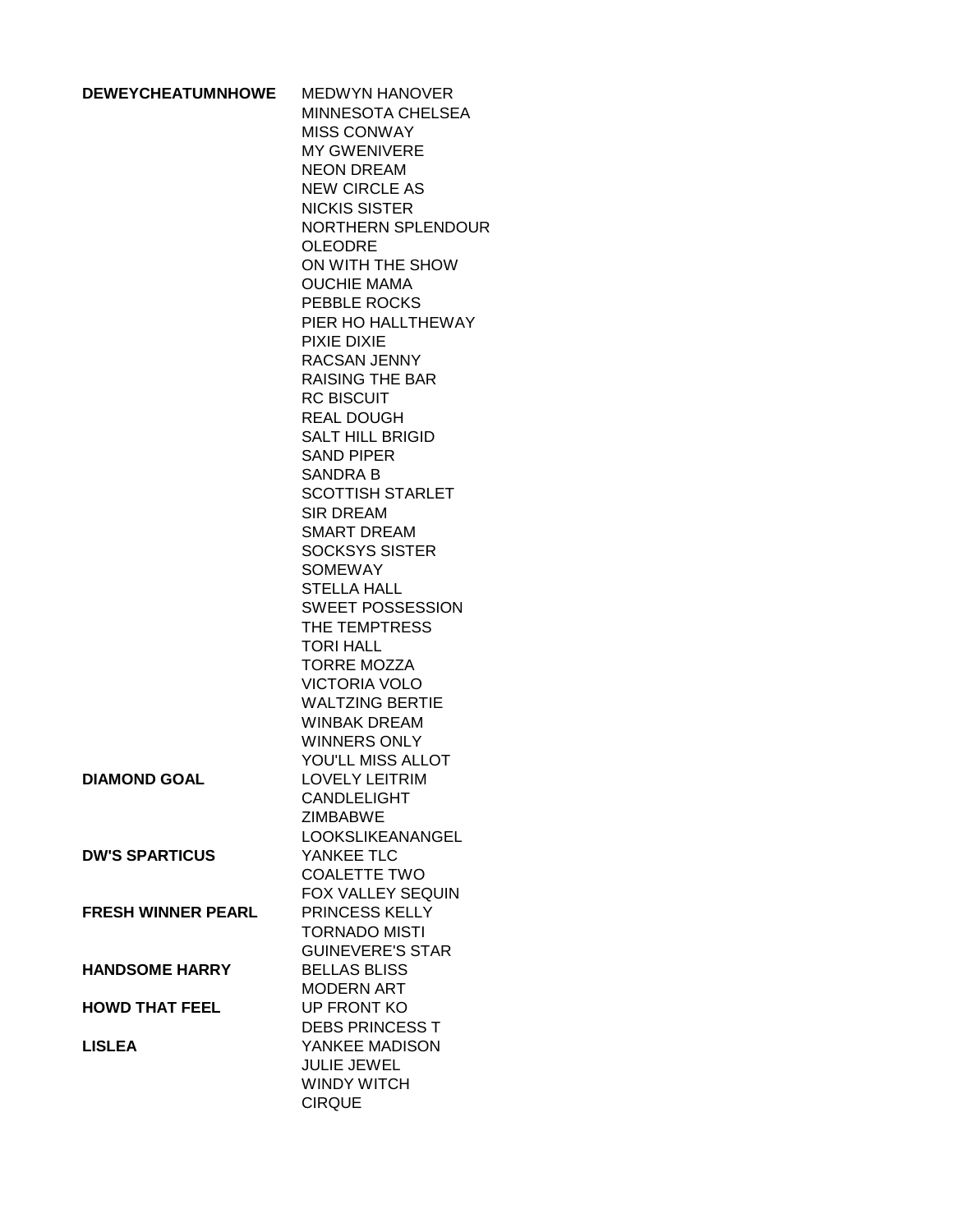**LUCKY CHUCKY** ABOUT HALF QUICK AMOROSO ANGELETTE HANOVER ARCH MAGIC ARMBRO EMMA ARMBRO EMPRESS ATHENA'S LINDY AVA MARION BACK ON TRACK BAILEYSIRISHDREAM BANDBOX HANOVER BAR QUEEN BARCELONA BABY BEE LINE BLUE SKY VOLO BLUER THAN BLUE BRITT'S SPIRIT CAMS MONEY MAKER CARMITA CATCH SOME ZS CLASICALY DESIGNED CLASSICAL GINNY CLASSICAL GIRL CR KAY SUZIE DIOR KOSMOS DIPIETRANTONIO DIXIE HIT DREAM TAKER DREAMN OF MOLLY DRUNKARDS DREAM DUCHESS OF LINDY EAST CREEK WENDY EASY AGENDA EBBTIDE HALL EIGHT O'CLOCK CASH ELECTRA HANOVER GREATER GRACE HALLMARKER T **HEADINTHECLOUDS** HEARTBEAT HANOVER HOLD HER TIGHT I'M A PARTY GIRL IMATAGTOO ISABELLA GAL ISABELLE HANOVER KENDALL BLUE KINDA CRAZY LINDY MASSIVE DRAMA MISS BLIZZARD MISS GERTRUDE MOM'S SWEETIE PIE MON AMOUR HALL MS KRISTEN MYSTICAL OAKS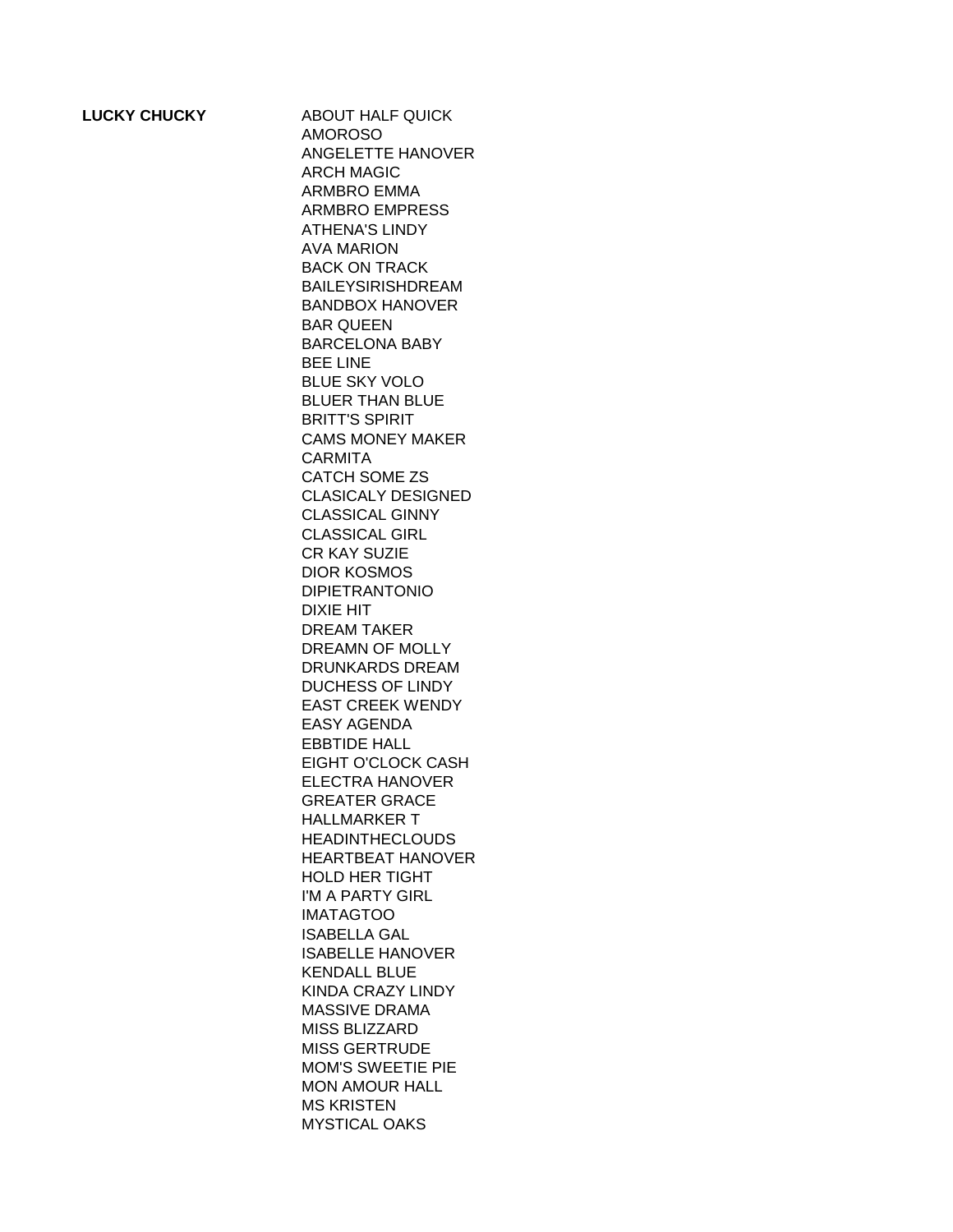| <b>LUCKY CHUCKY</b> | <b>MYTH</b><br>NINETY FIVE JANET<br>NY STARLET<br>PAPER GIRL<br>PARADISE VALLEY<br><b>PENN TAG</b><br>PLATINUM LINDY<br>POCOHONTAS FAME<br>PRECIOUS LINDY<br>PROMISING DEAL<br><b>QUEEN CHARLOTTE</b><br><b>QUESTIONABLE CREDIT</b><br><b>REAL HOUSEWIFE</b><br><b>RESORTFUL</b><br><b>SANDY HOOFPRINTS</b><br><b>SHASTA LA VISTA</b><br>SO SPECIAL<br><b>SOUTHWIND FLANDERS</b><br><b>SPRING BREAK LINDY</b><br><b>STARLIT EYES</b><br><b>SUNSHINE GLIDE</b><br>SWEET SCOTCH<br>THE HEART LIVES ON<br>TO LINDYS CREDIT<br><b>TOUGH GIRL LINDY</b><br><b>TRAVELIN SUPERGIRL</b><br><b>TROTTING FOR FUN</b> |
|---------------------|------------------------------------------------------------------------------------------------------------------------------------------------------------------------------------------------------------------------------------------------------------------------------------------------------------------------------------------------------------------------------------------------------------------------------------------------------------------------------------------------------------------------------------------------------------------------------------------------------------|
| <b>MAKE IT HOT</b>  | <b>VICTORY JEWEL</b><br><b>VIDEO QUEEN</b><br><b>WEEKEND VACATION</b><br><b>WORLD CLASS LINDY</b><br><b>ZANN'S FANN</b>                                                                                                                                                                                                                                                                                                                                                                                                                                                                                    |
|                     | <b>CONGO QUEEN</b><br><b>SANDRA VICTORY</b><br><b>ELOQUENT</b><br><b>GMR'S JAZZIE LADY</b><br>ALL ABOUT VICTORY<br><b>ADORABLISH</b>                                                                                                                                                                                                                                                                                                                                                                                                                                                                       |
| <b>MONTE HALL</b>   | <b>SEAWAY SAMI SUE</b><br><b>MARTINI MAGGIE</b><br><b>MAMALICA KOSMOS</b><br><b>DW'S ANNIE</b><br><b>MY LAST WISH</b><br><b>LADY ISABELLA</b><br><b>JUSTAWEESTAR</b>                                                                                                                                                                                                                                                                                                                                                                                                                                       |
| <b>MUSCLE MASS</b>  | A BIT OF MAGIC<br><b>ACOUSTIC HANOVER</b><br><b>AMAZING GRACE</b><br>ARMBRO EQUINOX<br><b>BANCROFT HALL</b><br><b>BAR BALLAD</b><br><b>BARBARA GOLDSTEIN</b><br><b>BEGINISH</b><br><b>BENTLEY SEELSTER</b><br><b>CANTATA</b>                                                                                                                                                                                                                                                                                                                                                                               |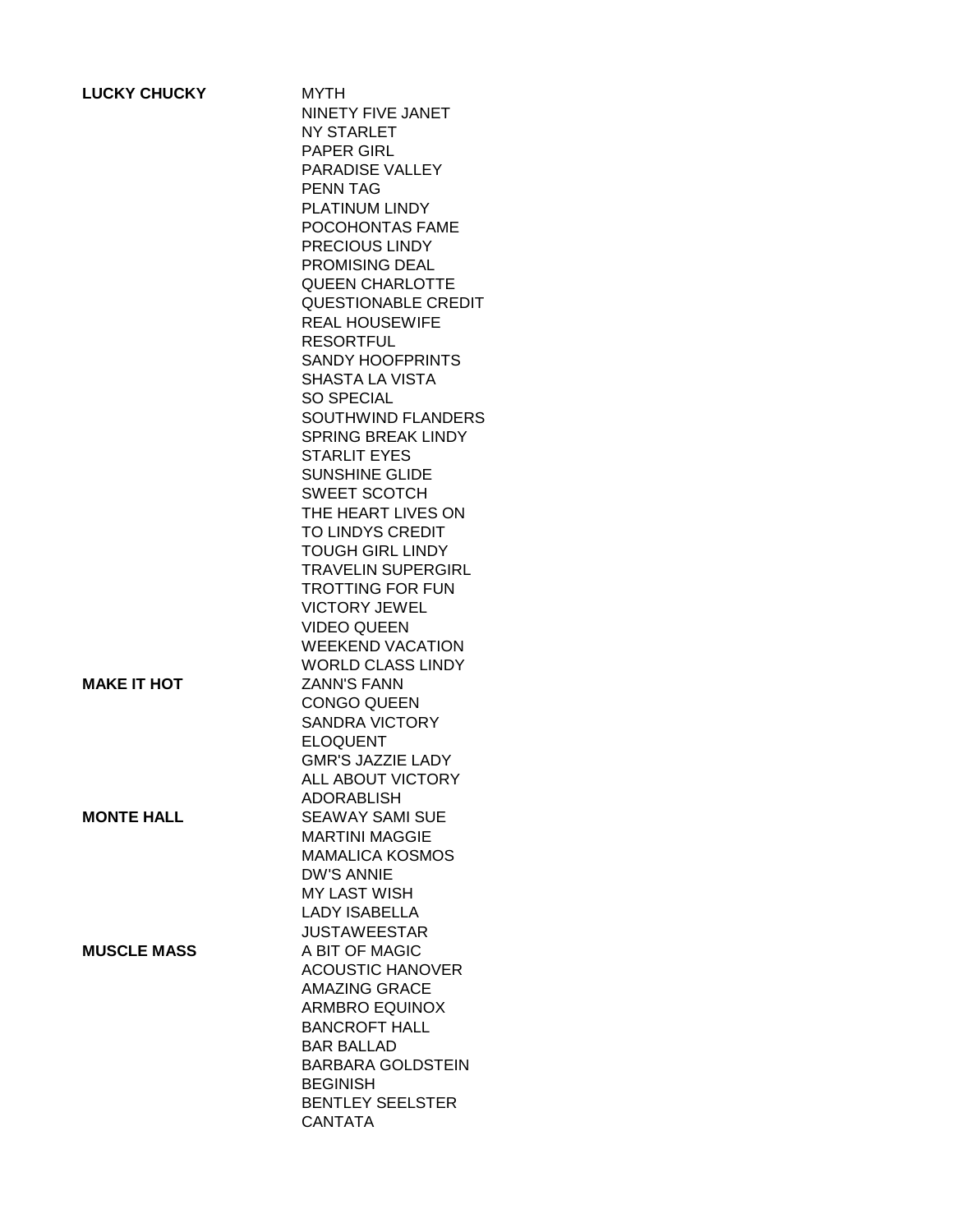**MUSCLE MASS** CENTERFOLD KOSMOS CHARISSE HANOVER CHARMING OAKS CHAT CHAT CONAIR CROWN COSTAR CROWN LAUREL DABRINA DELPHIC DREAM VIXEN DUNK THE DONATO DW'S ANNIE END OF INNOCENCE EVOLUTION EXTREME BALANCE FANCY CREEK PHOTO FANDANGO HALL FAVORITE PANTS FRANCE DREAM GARLAND BONITA GHOST GLIDER GIRLSRULEBOYSLOSE GOLDEN GOOSE GOODTIMESSTARTHERE GRENELLE HABANERO HONEY HABIT HARBOUR BELLE HAUL'N FANNY HAWAIIAN VICKY HINDRIGHT I'VE BEEN GOOD IMAGEOFASWEETDAY JAILHOUSE JODI JUDGE JUDY JULIEANNIE KAROON LADY BLING LADY SJ LIVN ON A PRAYER LUCKY LUCIANA MAPLEWOOD MARINA GRACE MARVELOUS MARLENE MARY LOU HALL MAZDA HANOVER MISS CHECKMATE MISS FIDGET MRS D MY LAST WISH NERVEY'S TAURUS NO MAGIC TO IT NORTHERN FLARE NOTE TO SELF ONLINE EXCLUSIVE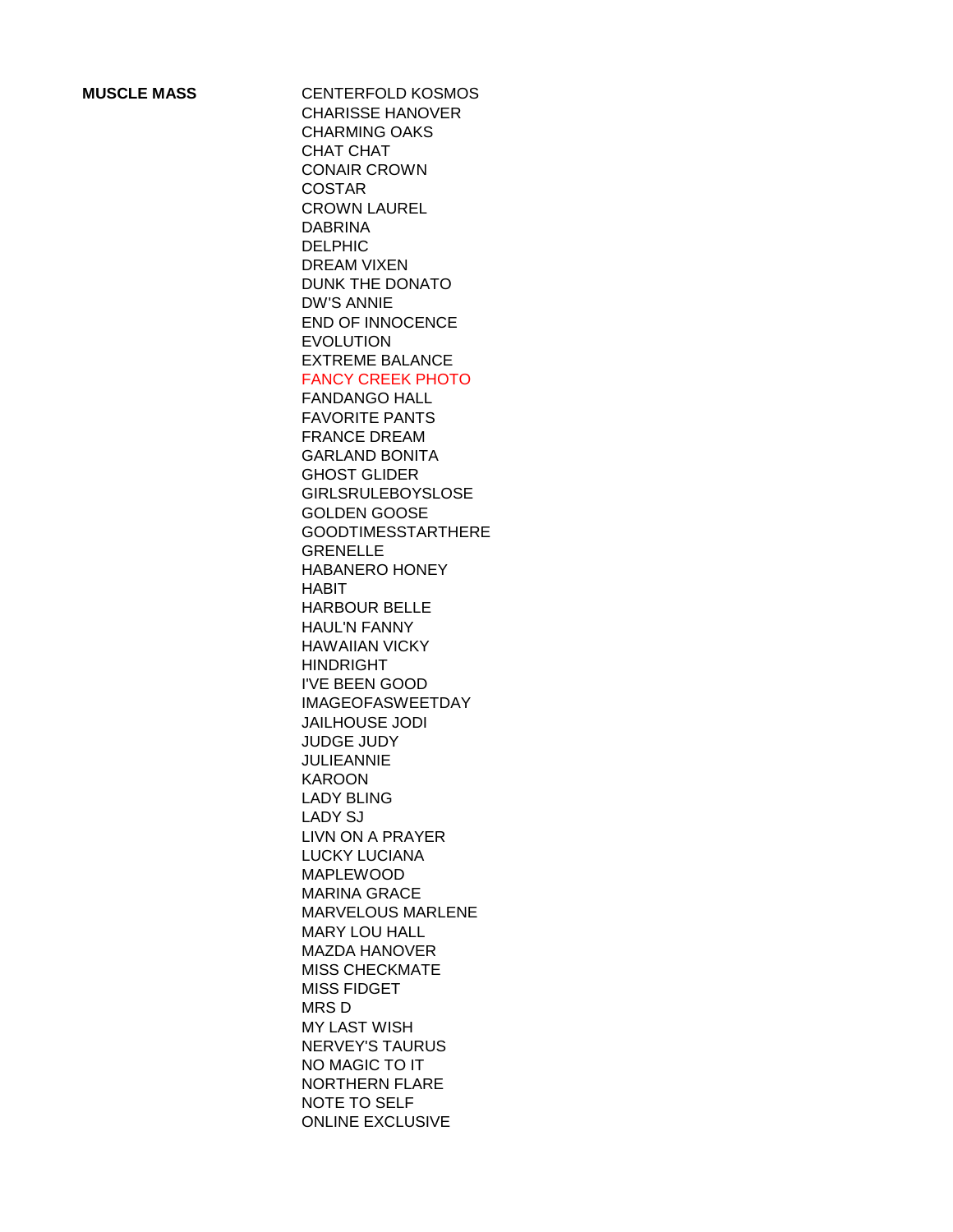**MUSCLE MASS** PACIFIC EDGE PARIS OAKS PASSAGEWAY PATSY BE HAPPY PAYA LA RENTA PEARLS LAST CHANCE PLAK PASSION PLEASING LADY POLE DANCER PRENUP PRICELESS IMAGE PROSPERITY R TONYS GIRL RC LIBERTY ROSE DE VIE STENA ROYAL ICING SCREAMING PRAYER SELF CONFESSED SHARON CROWN SHOW CATCHER SING ME TO SLEEP **SIRENUSE** SISTER MARY LINDY SMARTY MOUTH SMOOTH AND SASSY SO WONDERFUL SOME LIKE IT LINDY SOMERSAULT SOS RESPECT SPIRITUAL LADY STAGE FRIGHT STEUBEN MISS PINE STIRLING COLLEEN STONEBRIDGE ENCORE SUMMER STONE TEQUILA SLAMMER TOMMI MY GIRL TOP PHOTO TRUE VALENTINE TWIN B SURI TWO TIMER UNDER THE PINES UNIQUE BLUESTONE VIVACIOUS BROAD VOLONTEE VOLOPTUOUS RONDA WARRAWEE INDY WARRAWEE LASSIE WHEELY QUICK WINNERS LANE WS BALANCED WHEEL ZANNA ROYAL BIBBIDI BOBBIDI BIG SKY ANGEL

**MUSCLES YANKEE** ALMOND CHIP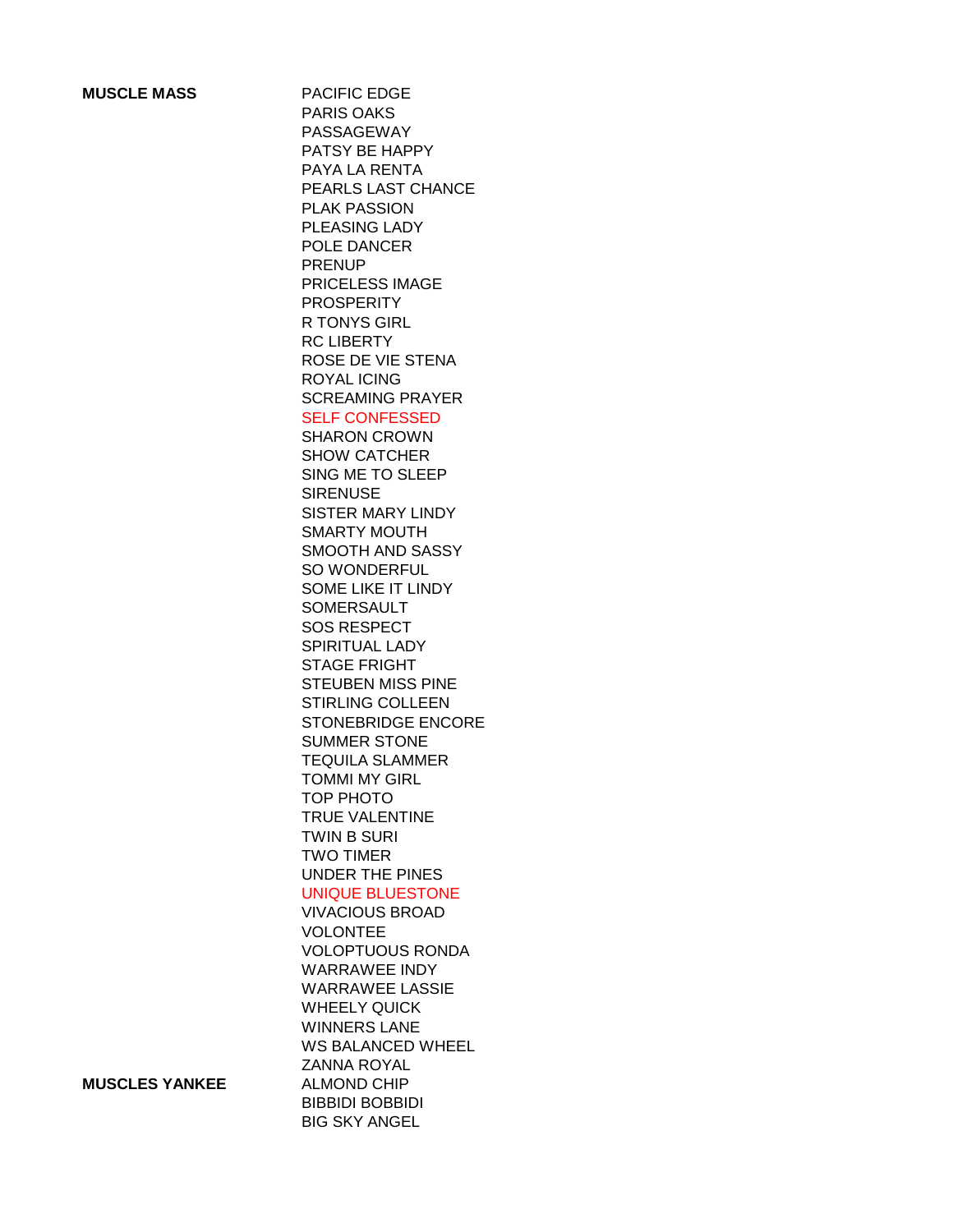| <b>MUSCLES YANKEE</b> | <b>BIG SKY ANGELINA</b><br><b>BLINKA</b><br><b>BULLVILLE ATA GIRL</b><br>CALL ME HAZEL<br>CABARET HALL<br><b>CANDIDCANERAKOSMOS</b> |
|-----------------------|-------------------------------------------------------------------------------------------------------------------------------------|
|                       | <b>CARDIO PUMP</b><br><b>CHIP DREAM</b>                                                                                             |
|                       | <b>CR ZOE FAITH</b><br><b>DANCING SLIPPERS</b>                                                                                      |
|                       | <b>DREAM THAT DREAM</b><br><b>FRANCE DREAM</b>                                                                                      |
|                       | <b>FUCHSIA SEELSTER</b>                                                                                                             |
|                       | <b>GAELIC</b><br><b>GOAL'S GAL</b>                                                                                                  |
|                       | <b>HF'S GAL</b><br><b>HALL OF MIRRORS</b>                                                                                           |
|                       | HIT ON ME<br><b>JOANNS ACTION</b>                                                                                                   |
|                       | <b>KELLEY'S WINNER</b>                                                                                                              |
|                       | <b>KOALA KOSMOS</b><br><b>MAGGIE'S LEGACY</b>                                                                                       |
|                       | <b>MANALAPAN</b><br><b>MARLA BAR</b>                                                                                                |
|                       | <b>MIA STELLINA</b><br><b>MICHELLE'S WAY</b>                                                                                        |
|                       | MISS SHEA                                                                                                                           |
|                       | <b>MY FRIEND FRANNIE</b><br><b>MYTHICAL KEMP</b>                                                                                    |
|                       | PHOTGENIC LEGS                                                                                                                      |
|                       | PICK ME UP<br>PINE FOR                                                                                                              |
|                       | PRINCESS ROBYN<br>PURE VANITY                                                                                                       |
|                       | <b>ROYAL TENNIS</b>                                                                                                                 |
|                       | SHE'S A PRIMADONNA<br><b>SUMMER BELLE</b>                                                                                           |
|                       | <b>SUMMER HIT</b><br>TEMPLE OF ATHENA                                                                                               |
|                       | TO THE QUESTION                                                                                                                     |
|                       | <b>TYBRIDGE</b><br><b>WIN A MILLION</b>                                                                                             |
|                       | <b>WINSOME MONI</b>                                                                                                                 |
| <b>MUTINEER</b>       | <b>BOBBI JO'S EX</b><br><b>COMMANDO CHIC</b>                                                                                        |
|                       | <b>EMILY'S EGO</b><br><b>FRENCH DOLL</b>                                                                                            |
|                       | <b>MS MARSHMALA</b>                                                                                                                 |
| <b>NATIVE YANKEE</b>  | <b>DUCHESS OF DUNDEE</b><br><b>GIRL POWER</b>                                                                                       |
|                       | <b>DUSTY GIRL</b><br><b>LISSOME HANOVER</b>                                                                                         |
|                       | IN THE AIR                                                                                                                          |
|                       | <b>CLASSICAL PRINCESS</b><br><b>FRISKY FLIGHT</b>                                                                                   |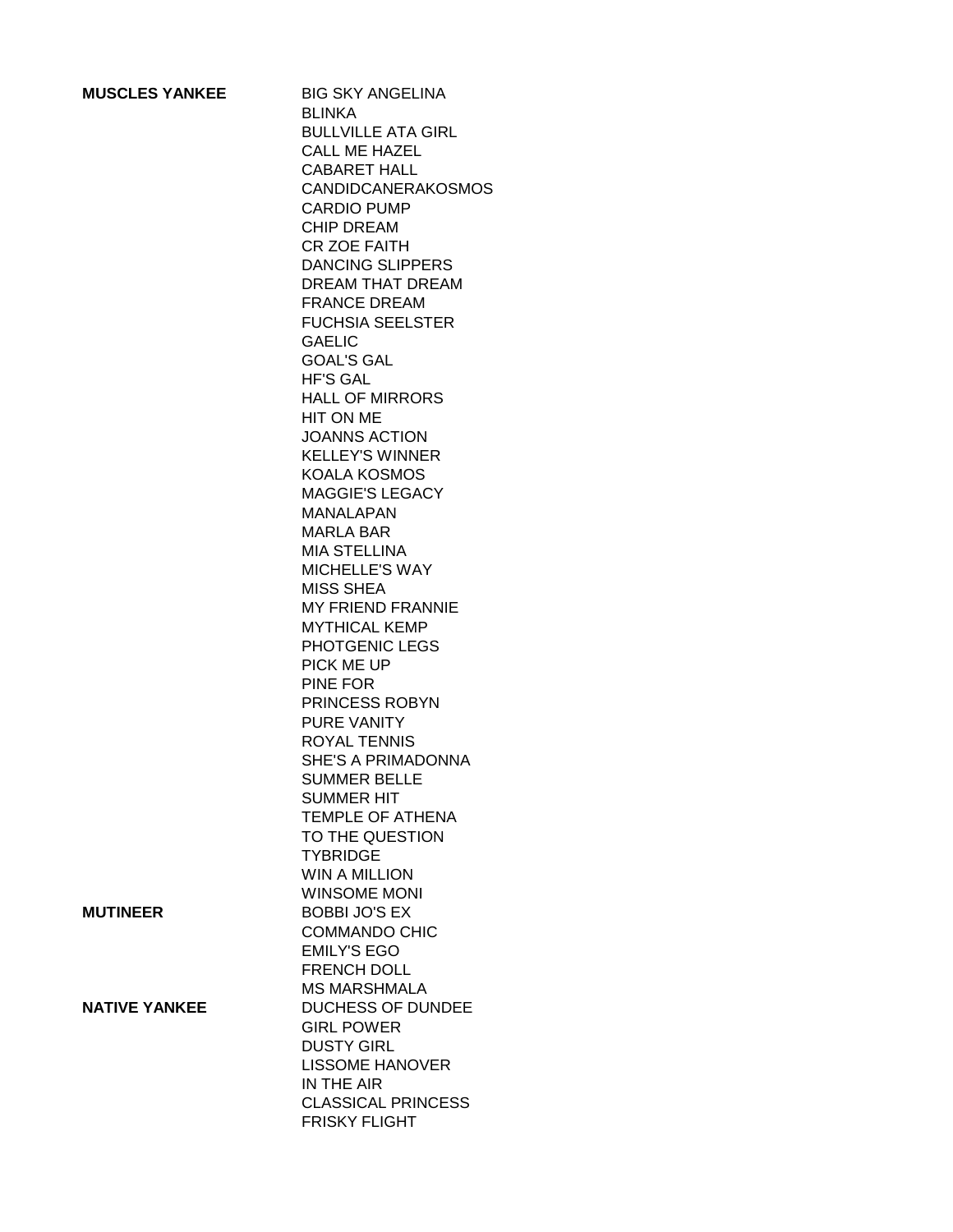| <b>PANTHER HANOVER</b>    | <b>UPNCOMING</b><br>LIFE ESTATE<br>YNOTME HANOVER<br><b>HUGMEIMHAPPY</b> |
|---------------------------|--------------------------------------------------------------------------|
|                           | <b>RUMBLESEATLADY</b>                                                    |
|                           | <b>NELLY GREY</b>                                                        |
|                           | <b>MOVING ART</b>                                                        |
|                           | <b>FLIGHT OF DREAMS</b>                                                  |
|                           | <b>DREAMS ON FIRE</b>                                                    |
| <b>PASSAILED</b>          | <b>RUTHLESS JEN</b>                                                      |
|                           | <b>PEG'S FANTASY</b>                                                     |
| <b>PRAYER I AM</b>        | <b>MEADOW DION</b><br><b>WINGS OF SMOKE</b>                              |
|                           | <b>KAYLON</b>                                                            |
|                           | <b>MISS TURBO BREEZE</b>                                                 |
|                           | <b>BEST DEBT YET</b>                                                     |
|                           | SAYDI LADY                                                               |
|                           | <b>CINNAMON CAVIAR</b>                                                   |
|                           | <b>NEHANA</b>                                                            |
|                           | <b>HEARING THINGS</b>                                                    |
|                           | <b>SINGING TURBO</b>                                                     |
|                           | <b>JETTIES</b><br><b>HEAR TELL</b>                                       |
|                           | <b>TURBOS ANGEL</b>                                                      |
|                           | <b>MISS DION</b>                                                         |
|                           | <b>RUNNING GEAR</b>                                                      |
|                           | PRECIOUS ONE                                                             |
|                           | <b>YUAMOUR</b>                                                           |
|                           | <b>FOREVER AMEN</b>                                                      |
|                           | <b>SUMMER RAN</b>                                                        |
|                           | SPEED DOT COM                                                            |
|                           | LITTLE CHLOE<br>LUCKY LOTTO LADY                                         |
|                           | HURRIKANE JANIE                                                          |
|                           | <b>LITTLE SPOT</b>                                                       |
|                           | <b>MS SPEEDY</b>                                                         |
|                           | SPEEDING SPECIAL                                                         |
|                           | <b>SPEEDY BIG GIRL</b>                                                   |
|                           | SPEEDING BY                                                              |
|                           | <b>JUSTHADAFEELING</b>                                                   |
|                           | <b>SPEEDING ROSEY</b><br>SPEEDY VANOVA                                   |
|                           | <b>WHATAHOTTIE</b>                                                       |
|                           | <b>MATCH THAT</b>                                                        |
|                           | <b>BADCREDITNOPROBLEM</b>                                                |
| <b>PROUD KASH</b>         | <b>DISTINCTIVE</b>                                                       |
| <b>QUIK PULSE MINDALE</b> | <b>ARTIST JEWELS</b>                                                     |
|                           | <b>CLANDESTINE</b>                                                       |
|                           | <b>DATEFORTHEBALL</b>                                                    |
|                           | <b>DAYLON TEMPO</b><br><b>DELIGHTFUL DANCER</b>                          |
|                           | FREEDOM AWAY                                                             |
|                           | <b>HAZEL NUT</b>                                                         |
|                           | <b>HOLIDAY GUIDE</b>                                                     |
|                           | <b>MATILDA HALL</b>                                                      |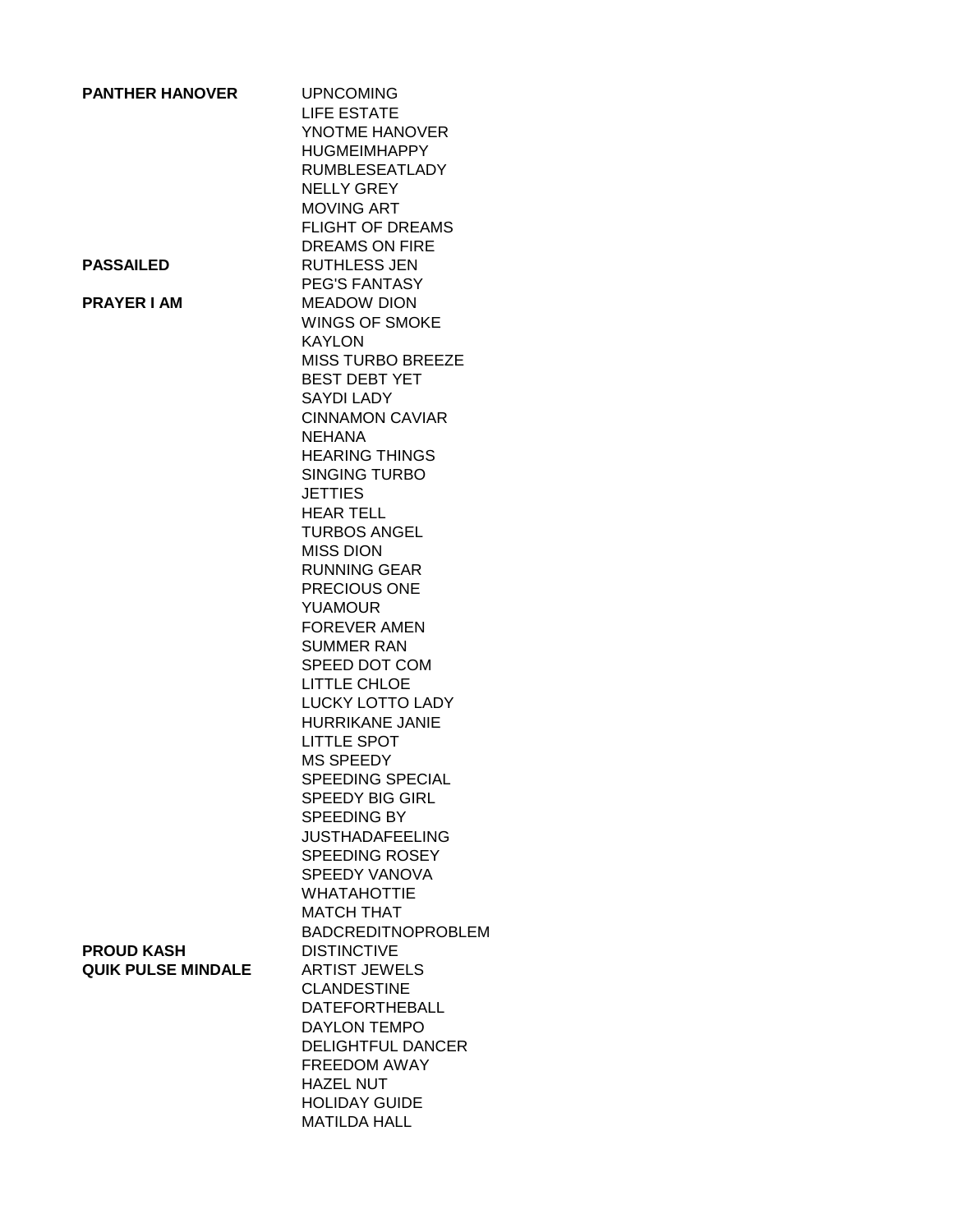| <b>QUIK PULSE MINDALE</b> | PURRFECTLY BAD            |
|---------------------------|---------------------------|
|                           | SILK SLIP                 |
|                           | TURN FOR THE BEST         |
|                           | WIN D WON                 |
| <b>RC ROYALTY</b>         | <b>AFTER HOURS</b>        |
|                           | <b>AMARIS HANOVER</b>     |
|                           | <b>ANOTHERPENNYPLEASE</b> |
|                           | <b>BECCA J</b>            |
|                           |                           |
|                           | <b>BIG Z SILKSJOY</b>     |
|                           | <b>BLUERIDGE YANKEE</b>   |
|                           | <b>BOURBON N GRITS</b>    |
|                           | <b>CARLYN EDEN</b>        |
|                           | <b>CENTERFOLD KOSMOS</b>  |
|                           | <b>CHILITODAYHOTAMALE</b> |
|                           | <b>CLASSIC ALANA</b>      |
|                           | <b>DECANTER</b>           |
|                           | <b>DREAM STREET</b>       |
|                           | <b>DREAM TICKET</b>       |
|                           | <b>DREAMA LITTLEDREAM</b> |
|                           | <b>FEEGEE</b>             |
|                           |                           |
|                           | <b>FERNESSA</b>           |
|                           | <b>FOUR DAMSALS</b>       |
|                           | <b>GRADUATION PARTY</b>   |
|                           | HER NAME IS RIO           |
|                           | <b>HOT CHA CHA</b>        |
|                           | JAMANDRA                  |
|                           | <b>KEYSTONE LEONA</b>     |
|                           | <b>KRIS'S LEGACY</b>      |
|                           | <b>L DEES MAGGIE</b>      |
|                           | <b>LM CANON</b>           |
|                           | <b>LADY DONATO</b>        |
|                           | <b>LADY SJ</b>            |
|                           | <b>LOVELY VACATION</b>    |
|                           | <b>MOUCHE HANOVER</b>     |
|                           | <b>MUSCLES LADY ANN</b>   |
|                           | <b>MY BABYS MOMMA</b>     |
|                           | <b>NAUGHTY NANA</b>       |
|                           |                           |
|                           | <b>NOWERLAND HANA</b>     |
|                           | <b>NOWERLAND KRISTEN</b>  |
|                           | <b>OMEGA TAURUS</b>       |
|                           | <b>OVEN READY</b>         |
|                           | PANA COLADA               |
|                           | <b>PANARAIL</b>           |
|                           | PERFECT SCORE             |
|                           | PRETEND TO BE NICE        |
|                           | <b>PRINCESS ROBYN</b>     |
|                           | PRIZE PERSONA             |
|                           | <b>PROMISES KEPT</b>      |
|                           | PURPLE HAZE               |
|                           | <b>ROCKENONBROADWAY</b>   |
|                           | SARAFINA HALL             |
|                           |                           |
|                           | <b>SIENNA</b>             |
|                           | SIERRA MAID               |
|                           | <b>SPIN THE PLANET</b>    |
|                           | SPOT ON HANOVER           |
|                           |                           |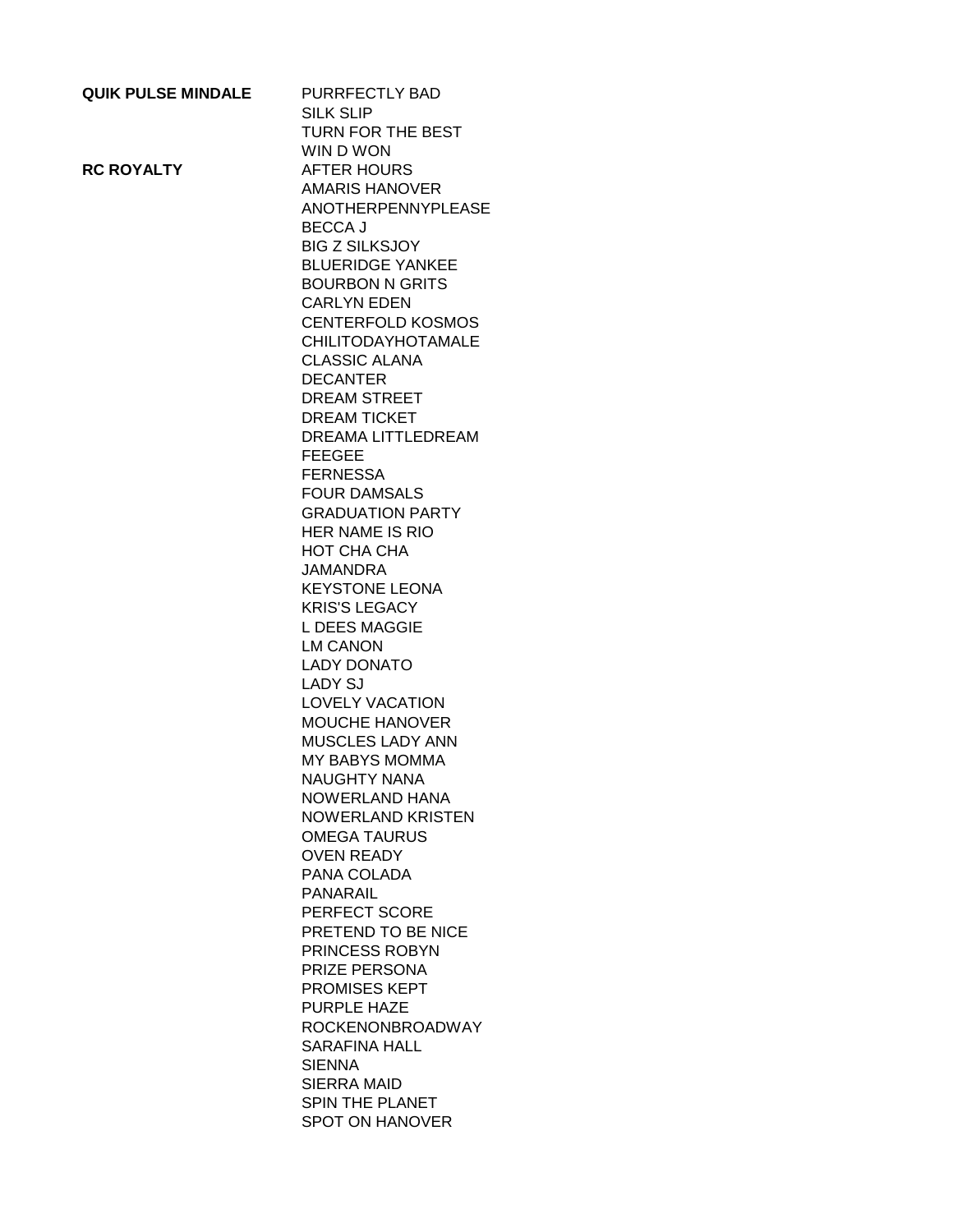| <b>RC ROYALTY</b>         | <b>SUPER STARLET</b>                   |
|---------------------------|----------------------------------------|
|                           | <b>SWEET APPLE ANNIE</b>               |
|                           | <b>TALA LADY</b>                       |
|                           | <b>TETIANA</b>                         |
|                           | THE YOUNG PRINCESS                     |
|                           | <b>THEBANDFROMBOSTON</b>               |
|                           | <b>VARIETY GIRL</b>                    |
|                           | <b>VELMAK</b>                          |
|                           | <b>VIXEN</b>                           |
|                           | <b>WARCAT HALL</b>                     |
|                           | WITH FAITH                             |
|                           | YESSIR THATSMYBABY                     |
| <b>REGAL VISITOR</b>      | <b>ROSEMARYANDTIME</b>                 |
|                           | SHEZ-Z-ONE                             |
| <b>RIVERBOAT KING</b>     | <b>CELEBRATE AMERICA</b>               |
|                           | <b>DUCKIE'S DELIGHT</b>                |
|                           | <b>ITS ONLY RONI</b>                   |
|                           | <b>LIL MISSOPHIA</b>                   |
|                           | <b>MATTSACHUSETTS</b>                  |
|                           | <b>ROYAL STREET</b><br>A PERFECT JENNA |
| <b>ROCK N ROLL HEAVEN</b> | A PS MONEYMAKER                        |
|                           | ABROKENART HANOVER                     |
|                           | <b>AIN'T THAT FUNNY</b>                |
|                           | <b>AIR MILES HANOVER</b>               |
|                           | <b>ALL ABOUT KISSES</b>                |
|                           | ALPINE GOLD N                          |
|                           | ALWAYSGETSHERWAY                       |
|                           | <b>AMERICAN CHARM</b>                  |
|                           | <b>APRICOT BRANDY</b>                  |
|                           | <b>ARMBRO BIANCA</b>                   |
|                           | <b>ARMBRO SAVANNAH</b>                 |
|                           | <b>ARMBRO VELOUR</b>                   |
|                           | <b>ART'S REALITY</b>                   |
|                           | <b>B INTENSIFIED</b>                   |
|                           | <b>B WIRED</b>                         |
|                           | BET YOUR LIFE                          |
|                           | <b>BINIONS</b>                         |
|                           | <b>BOHEMIAN SPELL</b>                  |
|                           | <b>BUY ART</b>                         |
|                           | <b>CAMERIFFIC</b>                      |
|                           | <b>CAPELO ROSE</b>                     |
|                           | <b>CARD TRICK HANOVER</b>              |
|                           | <b>CATCH A DRAGON</b>                  |
|                           | <b>CAVIART CAMERON</b>                 |
|                           | <b>CHEROKEE NDN PRNCS</b>              |
|                           | <b>CHIEF KAREN</b>                     |
|                           | <b>CITY DELIGHT</b>                    |
|                           | <b>CZARINA HANOVER</b>                 |
|                           | <b>DANCE HALL GIRL</b>                 |
|                           | <b>DILIGENT PROSPECT</b>               |
|                           | DOCDOR CAMEO                           |
|                           | <b>DONTTELLMEWHATTODO</b>              |
|                           | <b>ELECTRIC FOOL</b>                   |
|                           | <b>ENDLESS PROJECT</b>                 |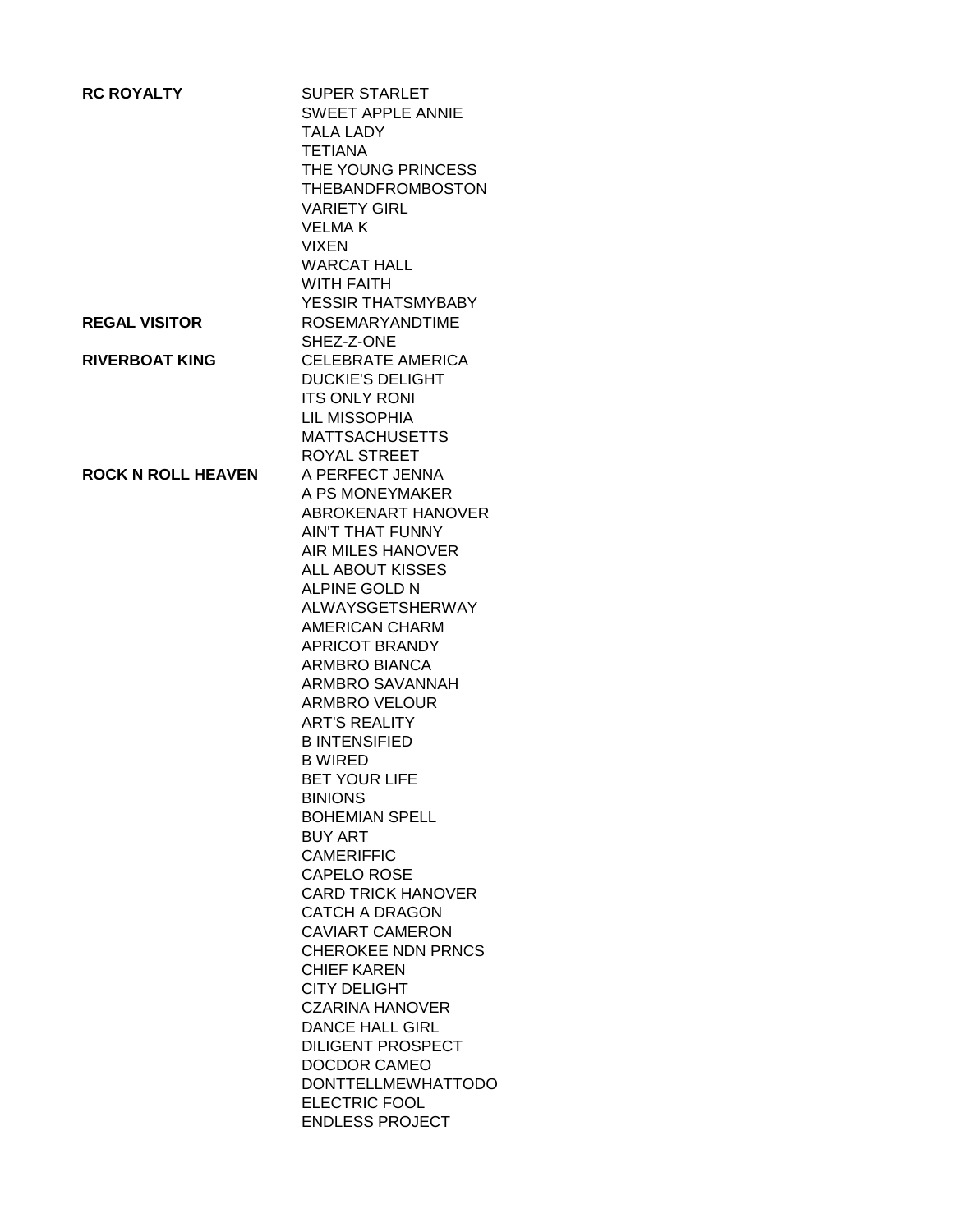## **ROCK N ROLL HEAVEN** FANTASY JET

FEATHERY FAME FRANKIE'S DREAM HELEN OF LEDA HIGHLAND LUCY HIGHMAINTENANCEART HOW 'BOUT A SMOOCH I'M FONDUE OF YOU IN THE PINK IT'S THE PAPERGIRL JESSE'S LADY JETTA BLUE CHIP JK CRACKLIN ROSIE JK FINE ART JK OWHATNITE KEYSTONE MYSTIQUE KISS ME ONCE AGAIN KISSING BANDIT LADY INDIGO LADY LUCK K LADY MACH LATE BLOOMER LATE CLOSER LEGACY LETTER PERFECT LILLY WHITES LIMA DESIRABLE LISBELLA LISJUNE LISMOREBELLA LOVE ROCKS LYONS CARRIE LYONS LASS LYONS LUCK LYONS MANDI MADAM COUNTESS MINDSWEEPER MISS OLD VINES MISS ZINFANDEL NATIVE BRIDE NATURAL INSTINCT NEWBERRY WINNER NORINORO HANOVER NORTHERN SKY NUCLEAR LIGHT K ODDS ON GUINEVERE ONE ACE TOO MANY PARK AVENUE RACHEL WELCH RED HIGH HEELS REGAL WISH RELUX HANOVER RENEES QUEEN SANGAAL **SCHOOLOFCARDKNOCKS**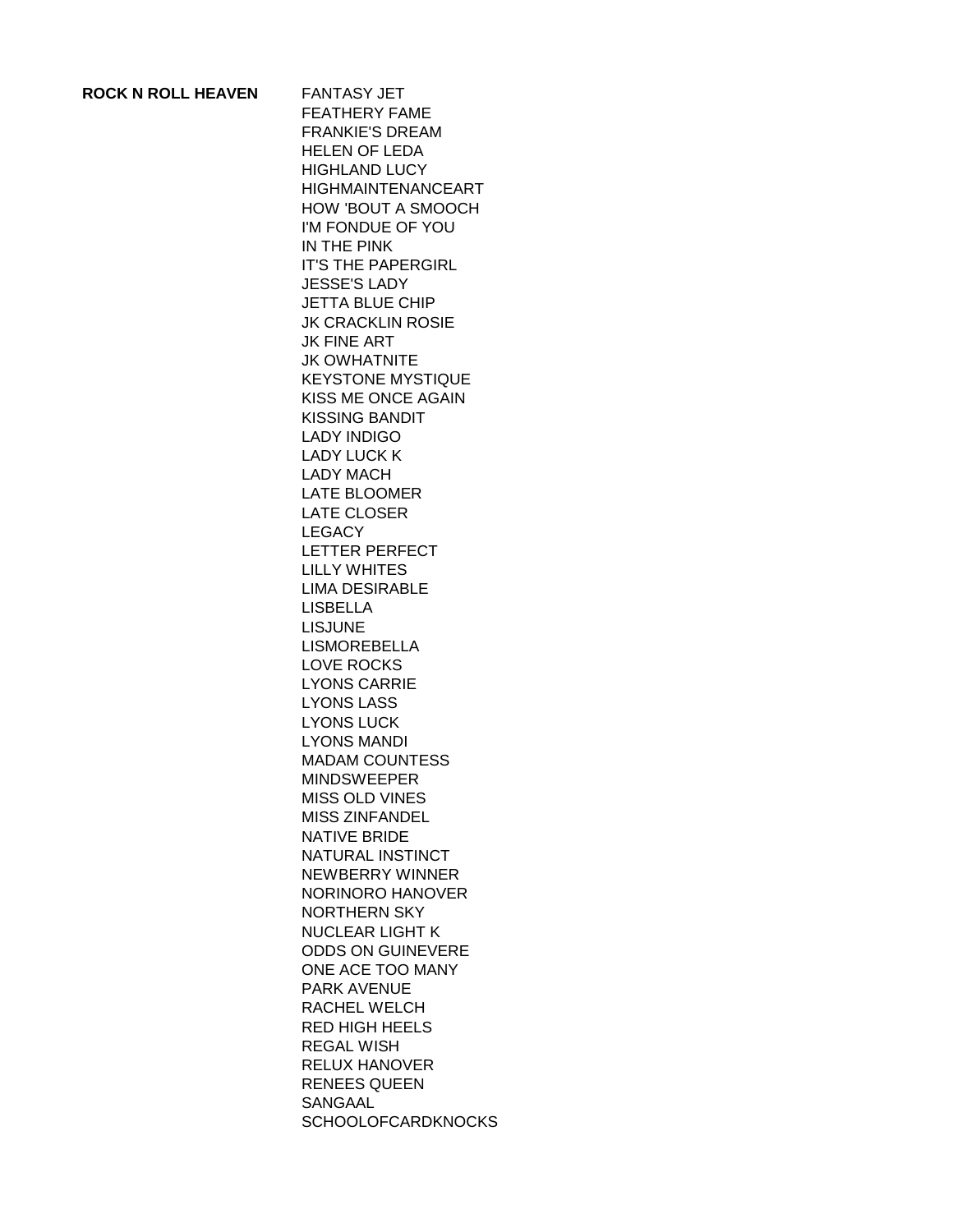| <b>ROCK N ROLL HEAVEN</b> |  |
|---------------------------|--|
|---------------------------|--|

**SEALED IN MY HEART** SHESA BRAGN DRAGON SHY DRAGON K SINFUL CINDY SLO MOTION SOMEKINDAMONSTER SOUTHWIND SWALLOW SPRINGER CAM STONEBRIDGE BEAUTY STONEBRIDGE PIMA SUNDUEL A SWEETHEARTS DANCE TAYLORLANE DIVA TC'S DELIGHT TESSA HANOVER THAT'S NO LADY THE CAT'S FINALE THE COMPANY STORE THESANTAFE EXPRESS TIME N AGAIN TRACYS SONG TROPICAL BREEZE TWIN B INTIMATE UNION AND LUDLOW VILLAGE BOLERO VILLAGE MIRAGE WALK OF SHAME WATERCOLOR HANOVER WEEPING WANABE WHERE THE ART IS WHITESAND SCARLET WICHITA HANOVER WICHITA'S PLACE WINBAK DELIGHT WINDSONG HOPE YANKEE LOVER **ROCKINCAM** FOX VALLEY SAGE PINK LEMONADE GOLDEN FALCON N **ROLL WITH JOE** ABERDAKARA ALLAMERICAN DOVE AMBITION ANGELA APERE HANOVER AWAKEN THE PASSION BIGGEST BIG BERTHA BJ'S SQUALL BLISS N VINEGAR BLUE RAE BONITA BEACH BOXSTEP HANOVER BULLVILLE ANNA BULLVILLE GABETTIE CALISTA **CAPRICIOUS**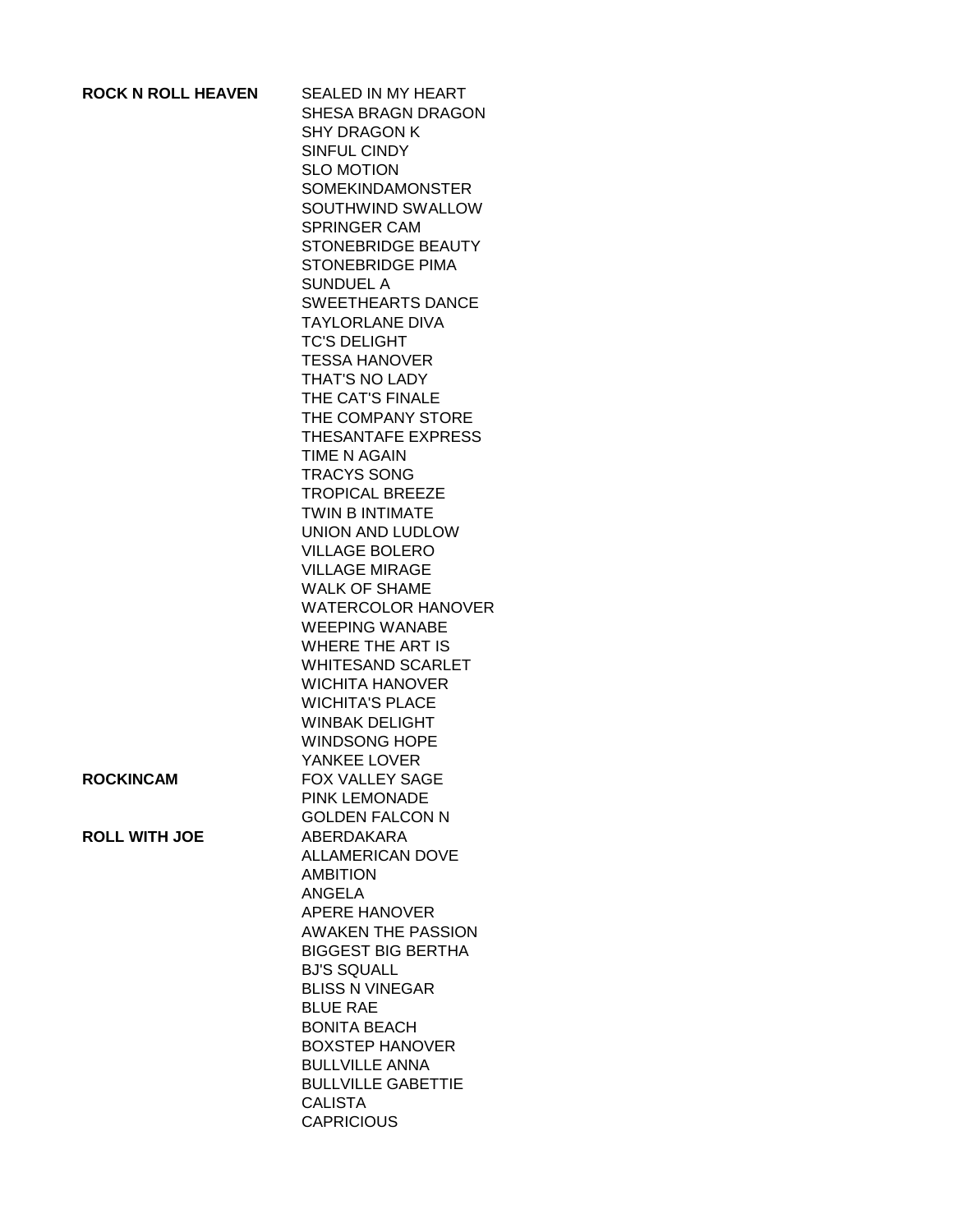CELL POWER CELTIC DANSER CHANT-A-NUKA CHATELAINE CHEYENE MARGIE CLARA COMING LATE DANA'S DRAGON DANCE WITH ME DEE DAWN'S IDEAL DELIGHTFUL HOPE DEVILS DELIGHT DIAMONDSFRMICHELLE DREAM PERFORMER DREAMLANDS LATTE EASY RICHESS EXCLAMATION FANCY CREEK FUNNY FAR AHEAD HANOVER FIRE ONE UP FIT N FANCY FOXIE GRAM FREE FI GIRL FREE MILES I-LADY IFUWANTITCUMNGETIT **JESSALILMIXUP** JK GETUPNGO JK MAJORETTE JM GIG E MOAN JUST MY TYPE LADY PAPARAZZI LETSGOBACKTOBED LIFETIME MEMBER LILLIAN FORD LIS JUNE ANN MAGIC CARD MAINSTREET MUSIC MALITIA ISLAND MANDOLIN HANOVER MATTWESTERN MICHELLE'S DREAM MORE POWER RUSTY MUSIC ROW MUSICAL MEMORY MY SISTER'S PLACE NEW YORK DREAM NO MORE LOVING NOJOKE ISLAND NORTHERN DUTCHESS OFFINTOTHESUNSET PANNED SUBSTANCE PARK 'EM OUT MISSY PEDOOZLE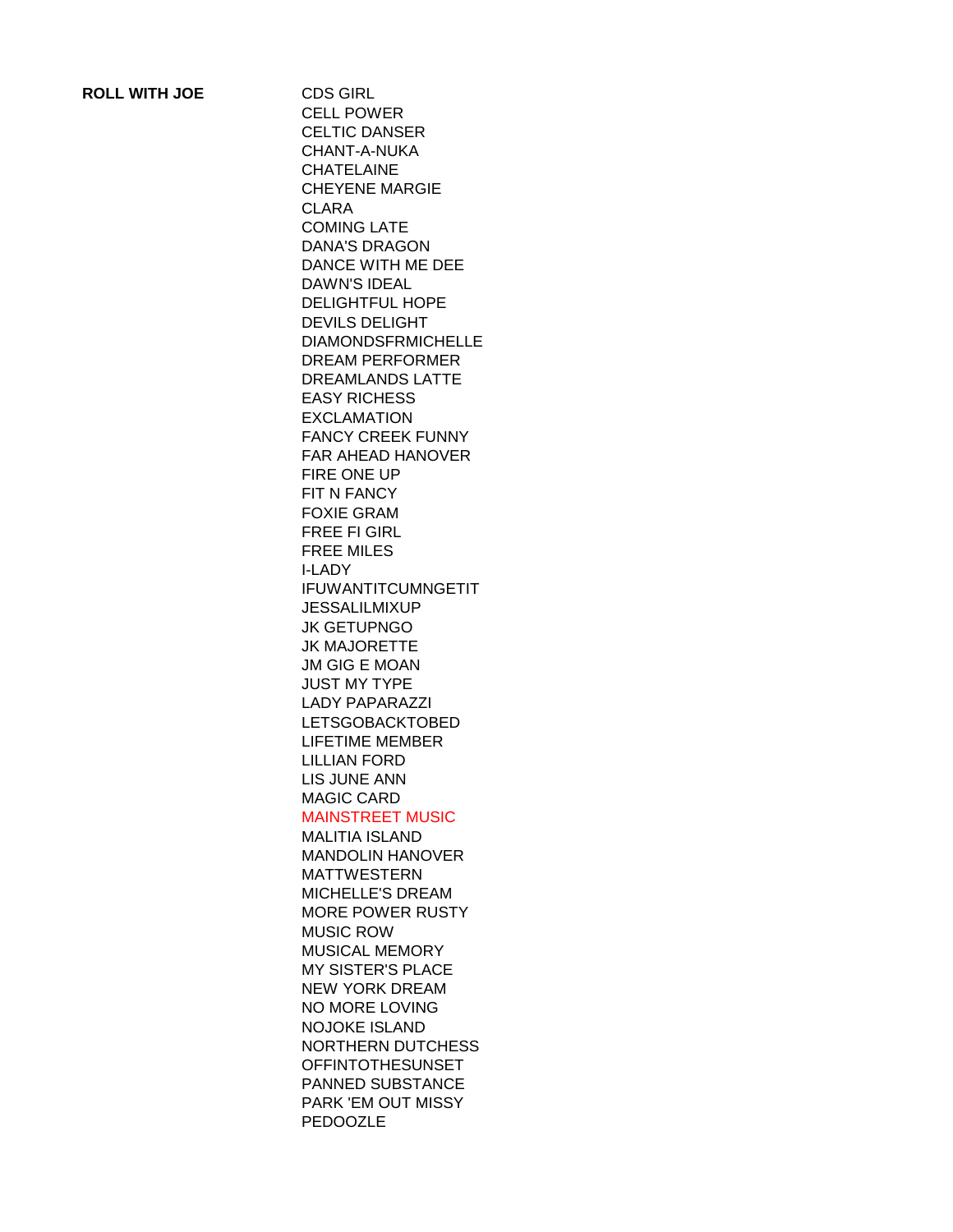| <b>ROLL WITH JOE</b>                                             | PERFECT PENNY<br>PLEASEMESLEAZY<br>PRECIOUS PAYTON<br>PRINCESS LACE<br>PRINCESS LOLA<br><b>REAL APPEAL</b><br><b>REAL REFLECTIONS</b><br><b>RETURN TO ME</b><br><b>RIDEAU RUSTLER</b><br>ROCKIN ROLL DANCER<br><b>ROMANCING THE SEA</b><br><b>SAMMY L</b><br><b>SHANIA TWAIN</b><br><b>SHESSOLUVABULL</b><br><b>SIMPLY LIZ</b><br><b>SOIREE</b><br><b>SPRING MIST</b><br><b>STREEP BLUE CHIP</b><br><b>STREISANDS PLACE</b>     |
|------------------------------------------------------------------|---------------------------------------------------------------------------------------------------------------------------------------------------------------------------------------------------------------------------------------------------------------------------------------------------------------------------------------------------------------------------------------------------------------------------------|
|                                                                  | <b>STRING BIKINI</b><br><b>TATTOOTINA</b><br><b>TRIPLE FANTASY</b><br><b>TROPIC'S BEACHGIRL</b><br><b>VICKI LIZ</b><br><b>WESTERN CAT</b><br><b>WESTERN SEDUCTION</b><br><b>WESTERN TOP CAT</b><br><b>WILD MEMORY</b><br><b>WILD RETREAT</b><br><b>WINBAK ISABELLA</b><br><b>WINSMITH JESS</b><br><b>WU WEI HANOVER</b><br>YOU DON'T KNOW ME                                                                                    |
| RUDY VALENTINO<br><b>SMOOTH TALKING GUY</b><br><b>SO SURREAL</b> | <b>MONA CHRIS</b><br><b>NO MARES BRED</b><br><b>BUDDY'S GAL</b><br><b>DIVA DELIGHT</b><br><b>LONG GONE</b><br><b>PENNY PINCHER</b><br><b>TRUE BEAUTY</b><br>ALLAMERICAN MEADOW<br><b>HEATHERJEANKILLEAN</b><br><b>INCREDIBLE SHARON</b><br>PEACHES N CREAM<br><b>SWEET LIKE CANDY</b><br><b>WESTERN KERRY</b><br><b>ALL ABOUT MAGGIE</b><br><b>AMARETTI</b><br><b>ART'S INVESTMENT</b><br><b>ASHELY MACK</b><br>JEZZABELL JOYCE |

SOPHIE GIRL MISSISSKIPPY RG FRANCESCA ADELINE'S MEMORY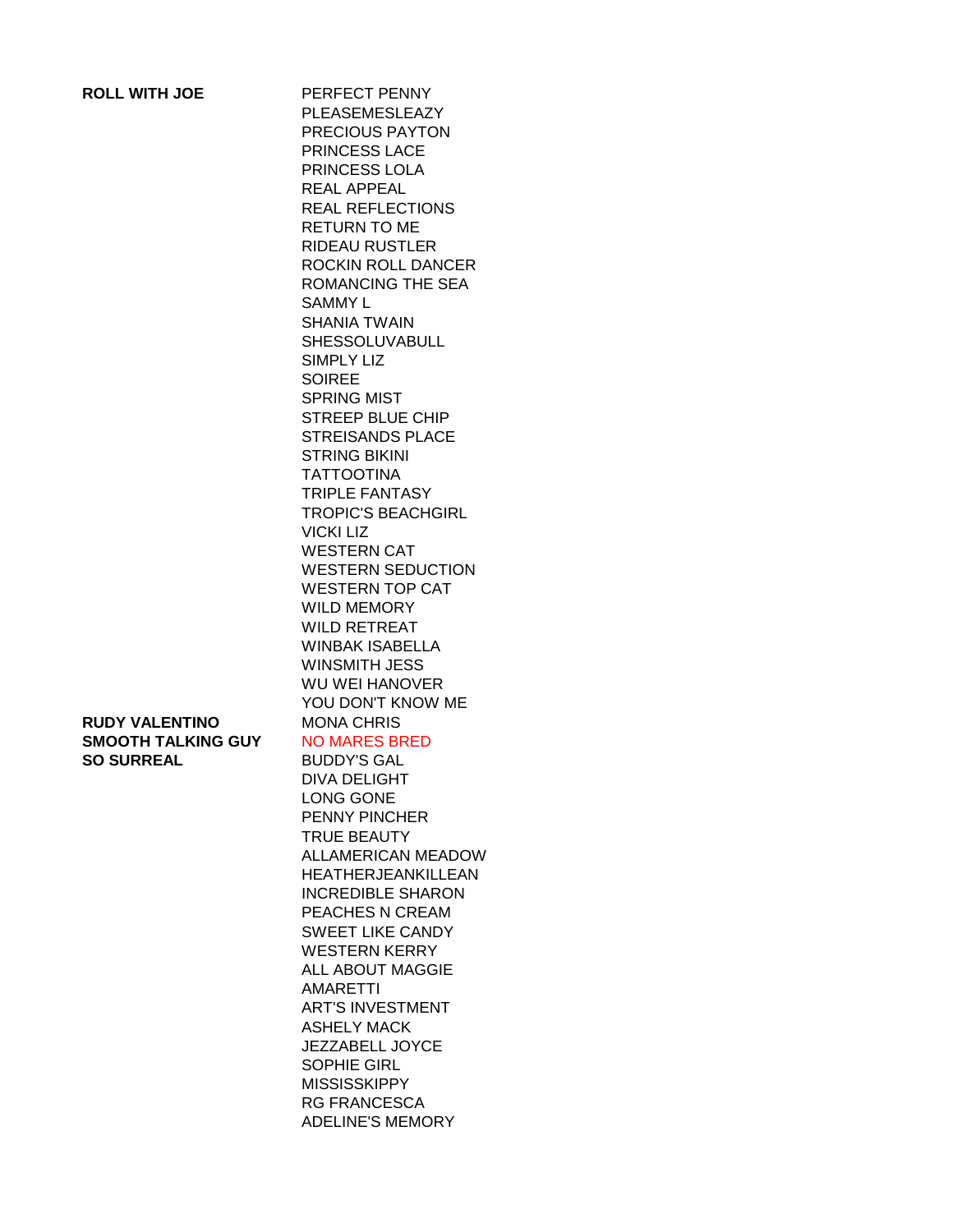**SO SURREAL** ARMBRO WALLFLOWER BAMBINA'S SORELLA BARRY BLUE CHIP BEST BET YET BOLERO FLEET STAR BULLVILLE PRINCESS CAMMARA CAM TUE SUCCEED PENNSYLVANIA DUTCH CAN AM GIRL CBF FANCY CHERRY BOMB CMON MAMA CASS COIL HANOVER COOL WORLD DANCE THE DANCE DIVA LADELIGHT ARMBRO BIJOU DANDY'S JEWEL HOLLANDAIS HANOVER DONNA LEE RODENA FIONAVAR HANOVER GYRATIONS HAKA PRINCESS HATSAWAY HIDDEN TOUCH HYPERTHERMIA I GIVE YOU MY WORD KEEP ME POSTED LABRUTESSA COBRA MY DYNAMIGHT LADY ARTEMISE LAKE HILLS LUCINDA LARAMARS SPIRIT L'CHAIM L DEES DREAM GIRL L DEES RAINBOW L DEES VAL LIGHTNING TREASURE LITTLE TLC MY TRUE DELIGHT GOTTA TOKEN IMPECCANT ONHERWAY KILLEAN UPFRONT ALEA SOUTHWIND SUGAR PEBBLEBEACH DE VIE PH FACTOR PHILLY'S ART PRINCESS OF DREAMS RAITT RED ZINFANDEL RITA J R REVA RAYE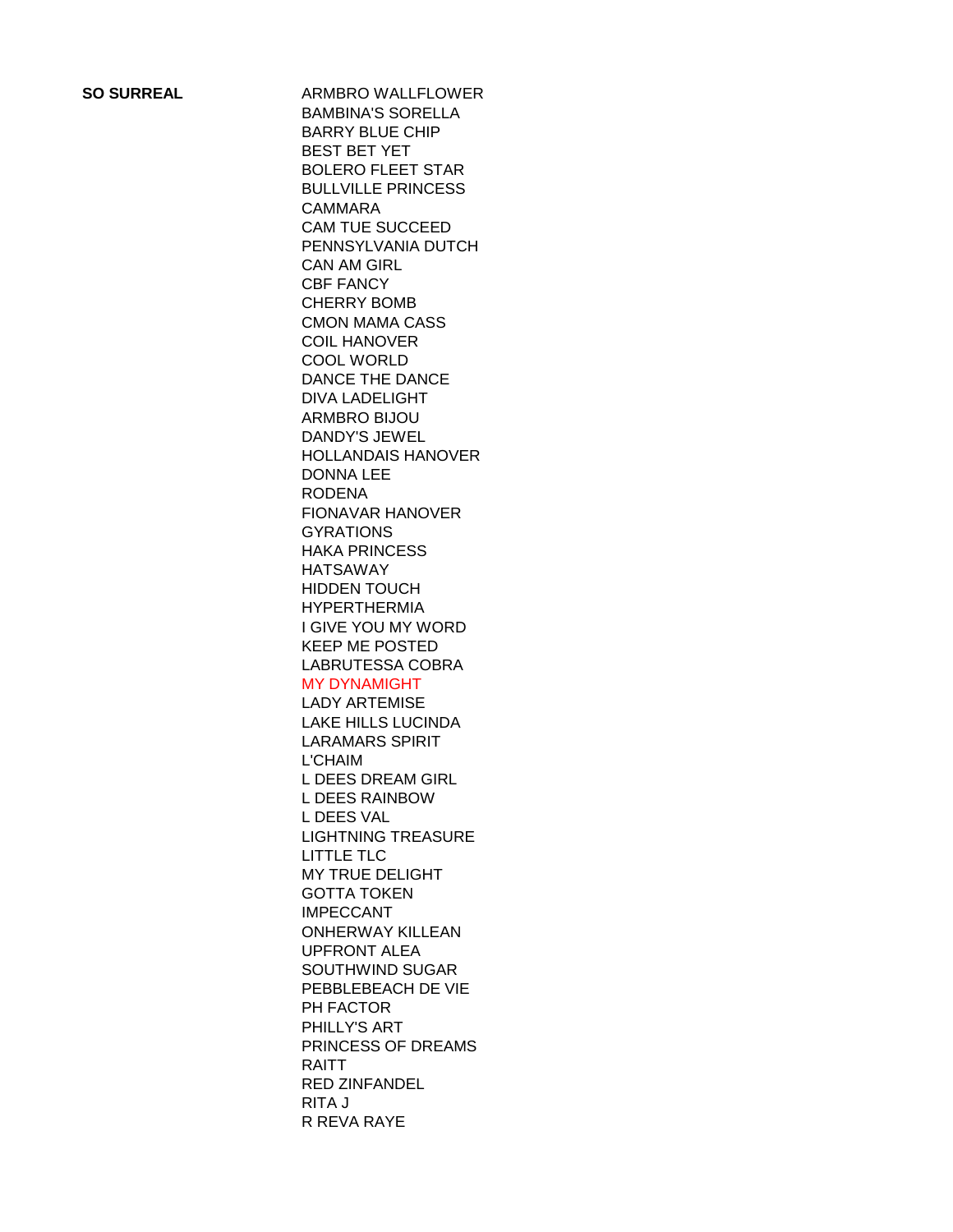**SO SURREAL** SEQUOIA SEELSTER SHADY BETTOR SYRAH HANOVER SHAYNA BABY SWIFT N SHOUT SPOILED BEACH **VEGAMITE** TAKE MY PULSE THE RAINMAKER TORRID PACE TT QUICK TWIN B SASSY TY'S ARTIST UNACCOUNTABLE VANITE SEMALU VILLA HANOVER WANT ANSWERS WHATSMYNAMEAGAIN WIZZARDS TATTER ARTCOTIC PRINCESS PLAYA PRINCESS SULTANA HAT DANCE HANOVER TWICE ROYAL MOLLIE MILE LITTLE BETTY LADY N DIAMONDS DIANES DESIRE CHANGEFORTHEBEST JAN'S DESIRE CARSON JANE PAYLA HANOVER FANCY ART PARDON SHE'S MY BELLE PEDIGREE SNOB MY GIRL'S A STAR O LUCKY ME PLEASE ME PLEASE NEWSLETTER UNDER YOUR SPELL ENHANCE THE NIGHT WENDY'S DRAGON CHERYL'S WESTERN DIAL ROMANCE LOVE THE GAME DONKEY'S CAN TALK HALLMARK HANOVER HABIT MA FOI LIGHT UP TOTAL BABE REWOUND **CAMUS** CATCH AN ANGEL